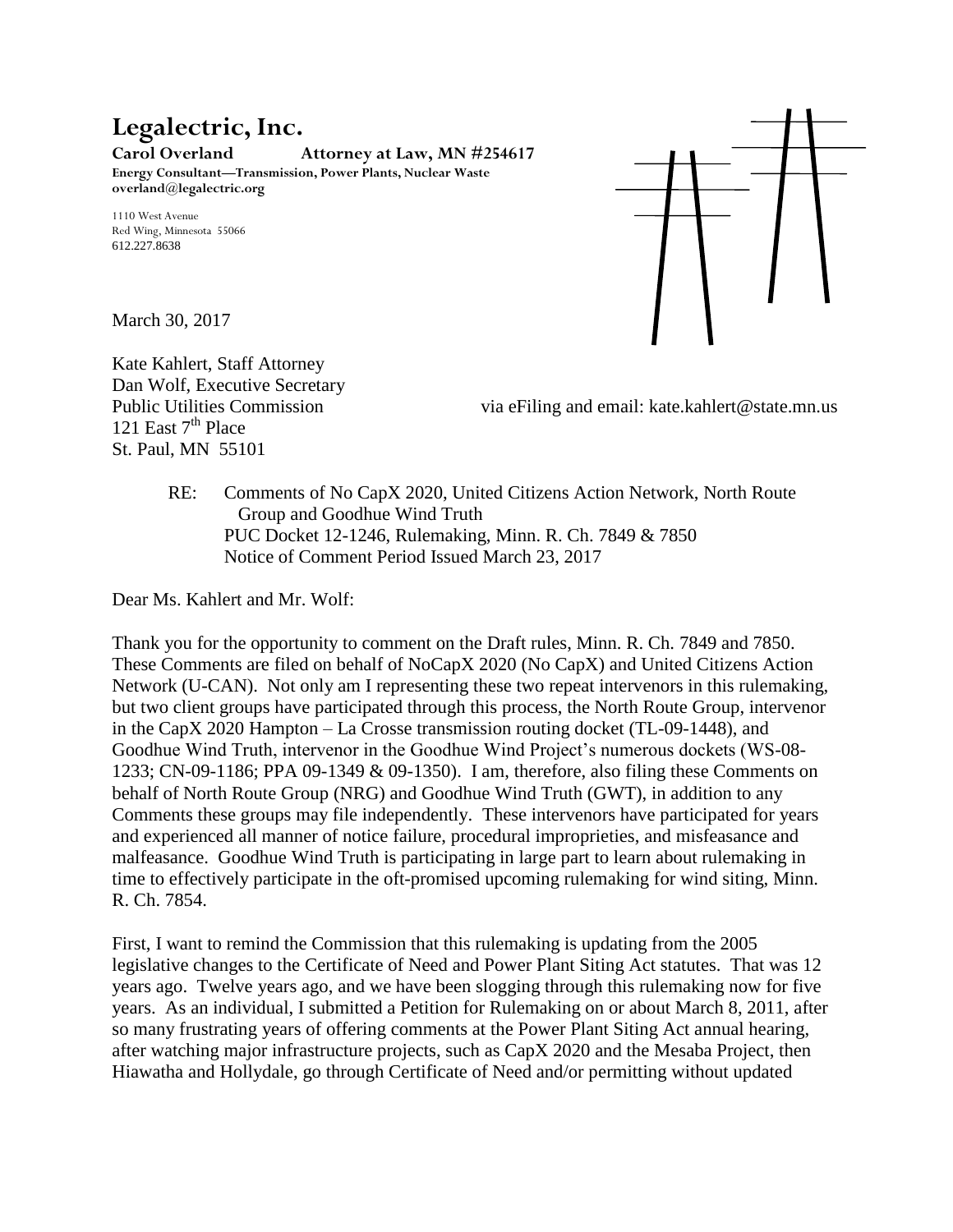rules, and then followed by ITC's MISO MVP 3 transmission project. The horse is already out of the barn and starved to death, or glue, but let's get this done… better late than never.

A point the Commission should take into account is that the Commission is the "Public" Utilities Commission, and the "public" is an important stakeholder in this rulemaking. A docket was established on December 7, 2012. However, in the ensuing years, the drafts under consideration were not posted by the Commission staff to the docket until March 2, 2017, at the very end of the Advisory Group's work. Because this is a public process, and something that affects the general public, I took to publishing these draft rules on the 12-1246 docket, as "No CapX," "Public," "The Public" and "General Public" to assure they would be there for interested persons to review. The public shouldn't have to go to the trouble of finding posts on my Legalectric blog to review proposed rules! Publication of drafts on the Commission docket, and also elsewhere, i.e., a link on the Commission's home page, in the EQB Monitor, and other resources, should be done as a matter of course.

Regarding the draft rules, based on the February, 2017 version, and the addition specified at the Commission meeting, we offer these comments:

#### **I. ANY ISSUE ARISING FROM FEBRUARY 2017 DRAFTS AND ANY RECOMMENDED CHANGE TO THE DRAFTS, ALONG WITH THE RULE PART AFFECTED AND THE REASON FOR THE CHANGE**

No CapX 2020, U-CAN, North Route Group, and Goodhue Wind Truth have been participating in various infrastructure issues and Commission dockets for over a decade, in PPSA annual meetings for as long, and in this rulemaking for over 5 years. There are so many issues arising from these drafts, consistently raised in draft comments over the years – please see the docket listings at the end of this Comment.

Now, for specifics – specific additions and/or deletions are in **red**:

# **A. Definition of "Utility" Must Mirror Statutory Definition.**

A primary concern is the definition of "utility" in 7849.0100, Subp. 32, and 7850.1000, Subp. 19. Both of these definitions go beyond that authorized by the statute. Minn. Stat. §216B.02, Subd. 4 and 10 draw the distinction between public utility and transmission companies, and there is no definition of "utility." The 7849 rules should define "public utility" and "transmission company" separately and not combine them under a definition of "utility" not authorized by statute.

Similarly, Minn. Stat. 216E.01 does not define "public utility" or "transmission company" and does define "utility."

#### **Subd. 10. Utility.**

"Utility" shall mean any entity engaged or intending to engage in this state in the generation, transmission, or distribution of electric energy including,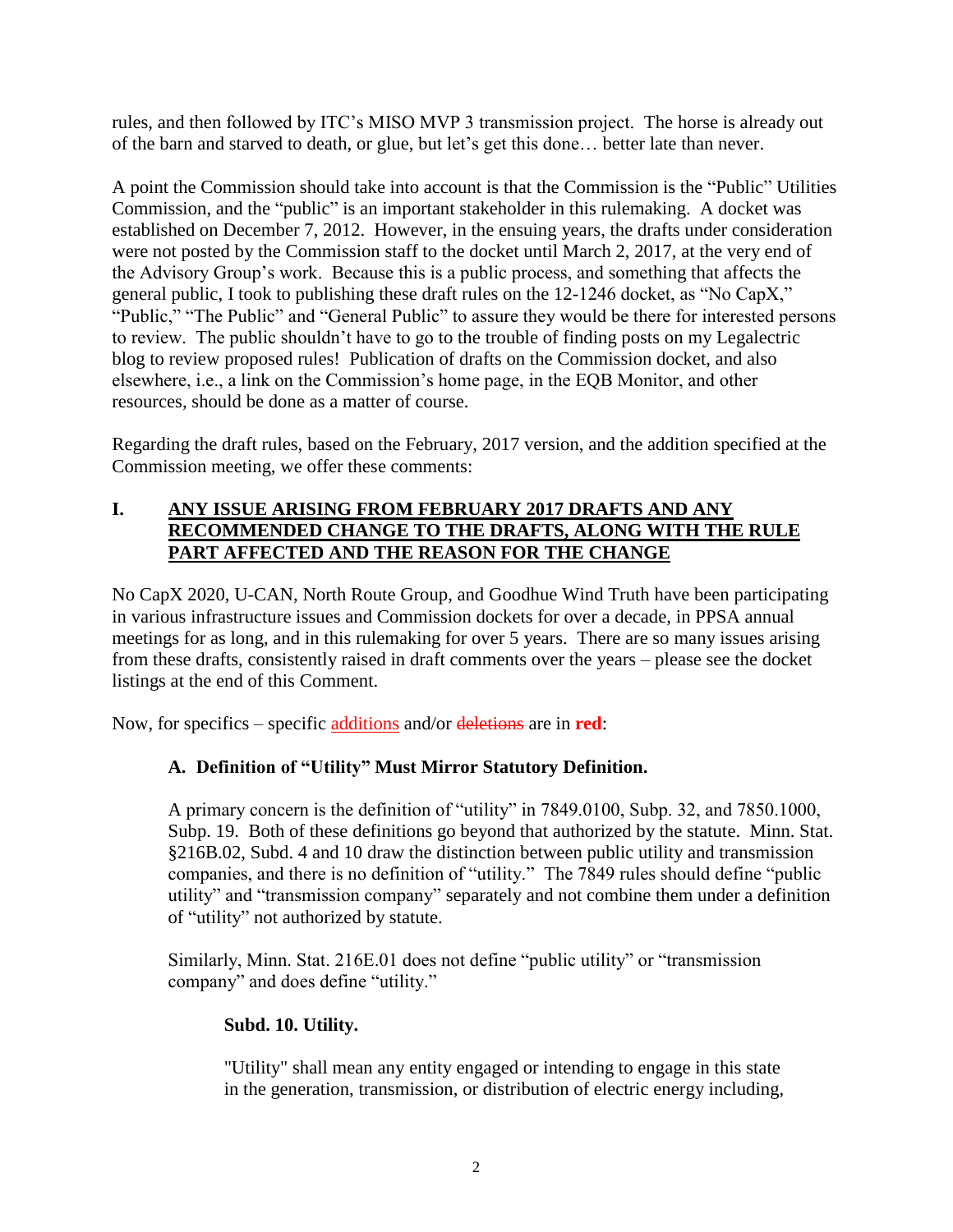but not limited to, a private investor-owned utility, cooperatively owned utility, and a public or municipally owned utility.

This is particularly important because where a Certificate of Need is granted, this "utility" definition could be conflated and/or misrepresented as "public service corporation" which has access to the power of eminent domain. Minn. Stat. §117.025, Subd. 11. Eminent domain is available only to "public service corporations" and is expressly NOT available for a private purpose. Minn. Stat. §117.012, Subd. 2.

The 7849 rules should define "public utility" and "transmission company" separately and not combine them under a definition of "utility" not authorized by statute.

The 7850 rules should also not define "utility" beyond that of the statutory definition. There is no statutory authorization for expanding the definition of utility.

### **B. Important Clarifications of Notice for Landowners and Meetings**

The rule draft provides improvement in notice for landowners and to the public. In several places in Ch. 7849 and Ch. 7850 there are more specific requirements of notice that correct issues encountered in previous proceedings, specifically Minn. R. 7849.1000; 7850.1610; 7850.1620; 7850.1650; 7850.1680; 7850.2530, Subp. 2; 7850.3740.

### **C. Notice to Landowners on Scoping Alternative Routes and Sites**

The draft rules also provide a crucial notice requirement – that those affected by alternative routes and sites that were developed in scoping receive notice. In the past, landowners who are on alternative routes and sites added in scoping are not provided notice – there is no requirement that they be notified that their land may be affected by a project, no notice of comment, intervention, and other participation opportunities, and they're subject to surprise infrastructure on their land, particularly where a project promoter is searching for a way to get the project through but encounters routing/siting obstacles, such as DOT easements (CapX Brookings, Docket TL-08-1474; CapX Hampton-LaX, Docket TL-09-1448). Notice of the scoping decision should be provided to all potentially affected landowners, local governments, and the general service list, both in CoN and Routing/Siting dockets. Draft Minn. R. 7849.1425; 7850.2540, Subp. 2.

#### **D. No Changes to Scoping Decision after Determination**

Another important clarification in the draft rules is that the scope of the EIS must not be changed after the scoping determination/decision has been made, "except upon decision by the department that substantial changes have been made in the project or substantial new information has arisen…" Draft Minn. R. 7850.2530, Subp. 4.

No CapX 2020 ask that this language be strengthened: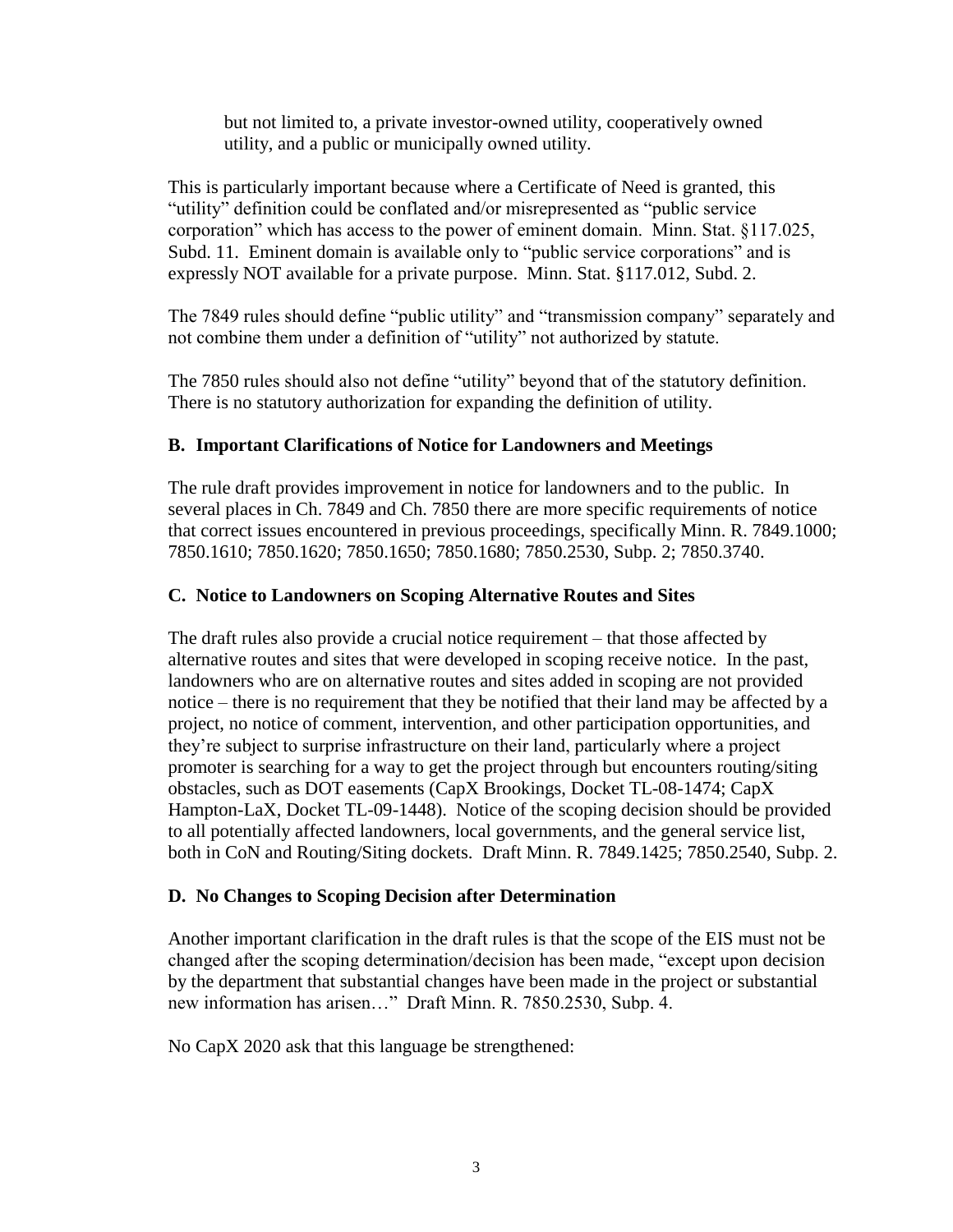Subp. 4. **Changes to scoping decision**. Once the department has determined the scope of the environmental impact statement, the scope must not be changed except upon decision by the department**, and approved by the Commission,** that substantial changes have been made in the project or substantial new information has arisen significantly affecting the potential environmental effects of the project or the availability of reasonable alternatives.

#### **E. Public Advisor's Role Must Be Clarified**

The Draft language should clarify the role of the Public Advisor – in practice the Public Advisor has not advised the public sufficiently regarding the varying levels of participation open to the public. No CapX 2020, after observation of more public hearings and meetings, and so many confused and seeking landowners and members of the public, recommends the following language:

#### **7850.2200 PUBLIC ADVISOR.**

Upon acceptance of an application for a site or route permit, the commission shall designate a staff person to act as the public advisor on the project. The public advisor must volunteer information and be available to answer questions from the public about the permitting process, project schedules and opportunities for public participation such as comments, membership in advisory task force, intervention and contested case, and exceptions to ALJ recommendation and reconsideration for affected parties, and shall present such information in process flow charts, handouts and presentations at public meetings and hearings and to members of the public. The public advisor shall not give legal advice or other advice or omit information regarding participation opportunities that may affect the legal rights of the person being advised, and the public advisor shall not act as an advocate on behalf of any person.

**Statutory Authority:** *MS s 116C.66; 216E.16*

# **F. Agency Comments must be filed in eDockets**

The Draft Rules provide that agency comments be filed in eDockets. Draft Minn. R. 7849.1600; 7850.2110. This is an important improvement due to a frequent and problematic lack of iterative process in building the routing/siting record, and a lack of incorporating determinative information in agency environmental review comments into the need and/or siting/routing record. See, e.g., CapX 2020 Brookings (record and remand – DOT easement issues) PUC Docket TL-08-1474; CapX 2020 Hampton-LaX (public hearings, deliberation, and appeal, both DOT easement issues and DNR comments) PUC Docket TL-09-1448.

Draft Rule 7850.2675 also provides for an additional agency comment option – very helpful. Agency comments are often determinative of a siting and routing issue, and must be also filed in eDockets, as above.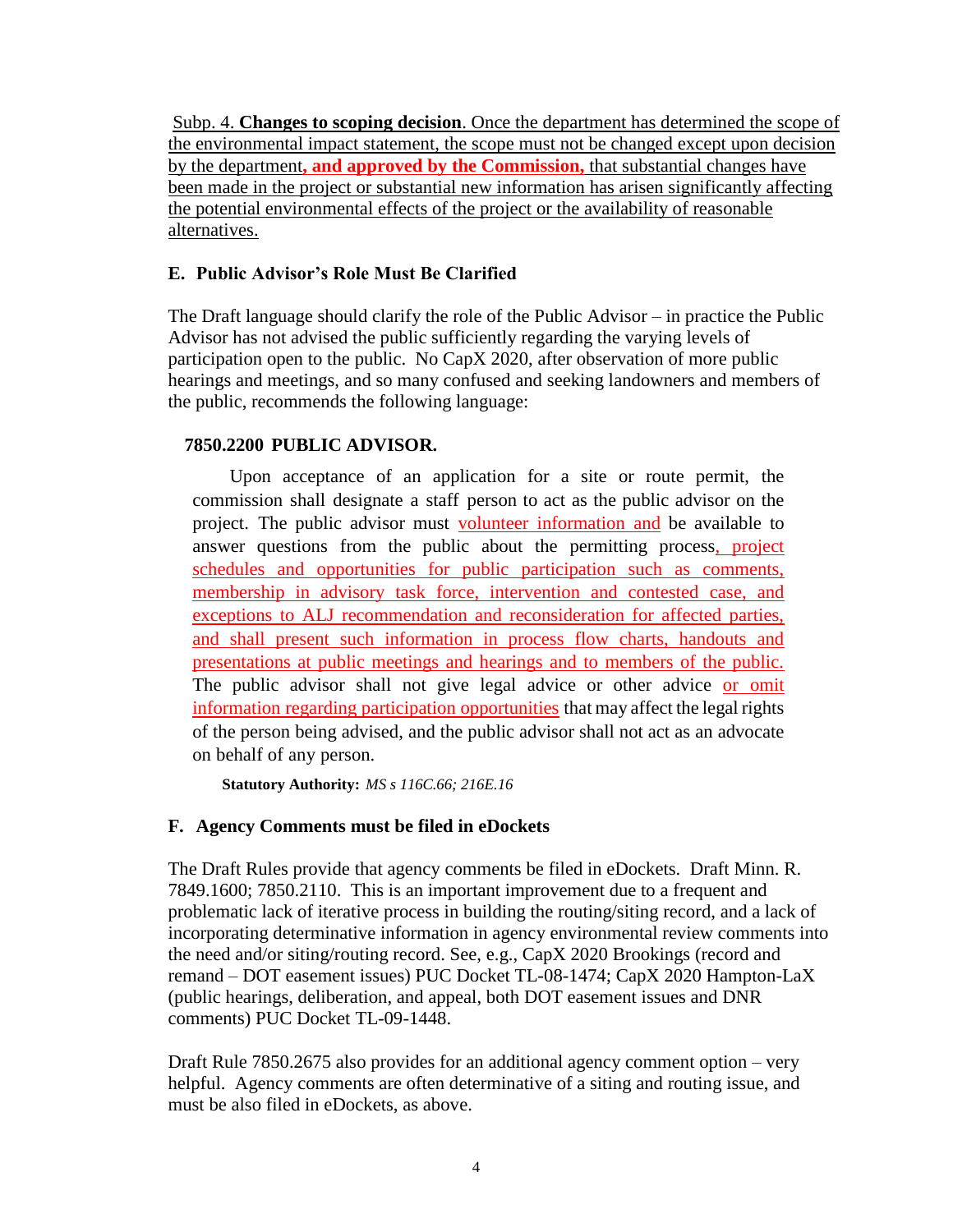#### **G. Public Comment Opportunities**

The Draft rules provide several additional public comment opportunities, and No CapX 2020 encourages and supports these clarifications and additions. See e.g., Draft rule 7849.1530; 7850.1620; 7850.1650; 7850.1680; 7850.2110; 7850.2550; 7850.2650.

#### **II. ECONOMIC EFFECTS OF THE DRAFT, INCLUDING IDENTIFYING ANY OTHER FEDERAL OR STATE REGULATIONS THAT MAY HAVE A CUMULATIVE EFFECT.**

Economic effects of the draft are something not analyzed by the Advisory Committee, and not provided nor suggested for consideration. If economic impacts are to be considered, both costs and benefits should be addressed, and the recipient of the costs and benefits should be identified.

Presumably, economic impacts are to be addressed in the SONAR, at which time there will be an opportunity for review and comment. If not, when? How? Economic impacts, costs and benefits, and identification of the recipients, should be disclosed, and an opportunity provided for review and comments.

# **III. THE EFFECT OF EXISTING LAW ON THE DRAFT RULE CHANGES.**

This question in the PUC's notice is confusing. The statutory "existing law" ostensibly triggering this rulemaking was amendment of the Certificate of Need statute and PPSA, which was, again, 12 years ago, in 2005, and there have been no rule updates since 2001. The horse is long out of the barn, has been shipped to the glue factory… but here we are…

Existing law that should be incorporated more solidly into the draft rule changes is the Minnesota Environmental Policy Act and the Minnesota Environmental Rights Act. It will likely be argued that the environmental laws are what they are, there's no need to incorporate, and it has been argued that it's not clear what aspects of MEPA would apply to the draft rule changes. However, in light of the Sandpiper ruling regarding environmental review and the need for an Environmental Impact Statement or a Certificate of Need docket where there is a lag between granting of a Certificate of Need and a Routing permit, and the similar situation in the CapX 2020 transmission case and the several routing dockets for that project, incorporating of language referencing MEPA and MERA, and noting the need for compliance with these fundamental Minnesota precepts is necessary. FYI, one of the more bizarre statements by a judge, and subsequent court order, when challenging a list of documented blatant violations of environmental law, was "they know the law, I'm not going to issue an order telling them to follow the law!." Unfortunately, local, state, and federal units of government do indeed need to be told to follow the law. The rules, these rules, should be a primary instance of that notice.

Regarding existing law that should be referenced, as above, the most important laws that have an impact on to MEPA and use of EIS in Certificate of Need dockets is crucial in light of existing case law and statutes: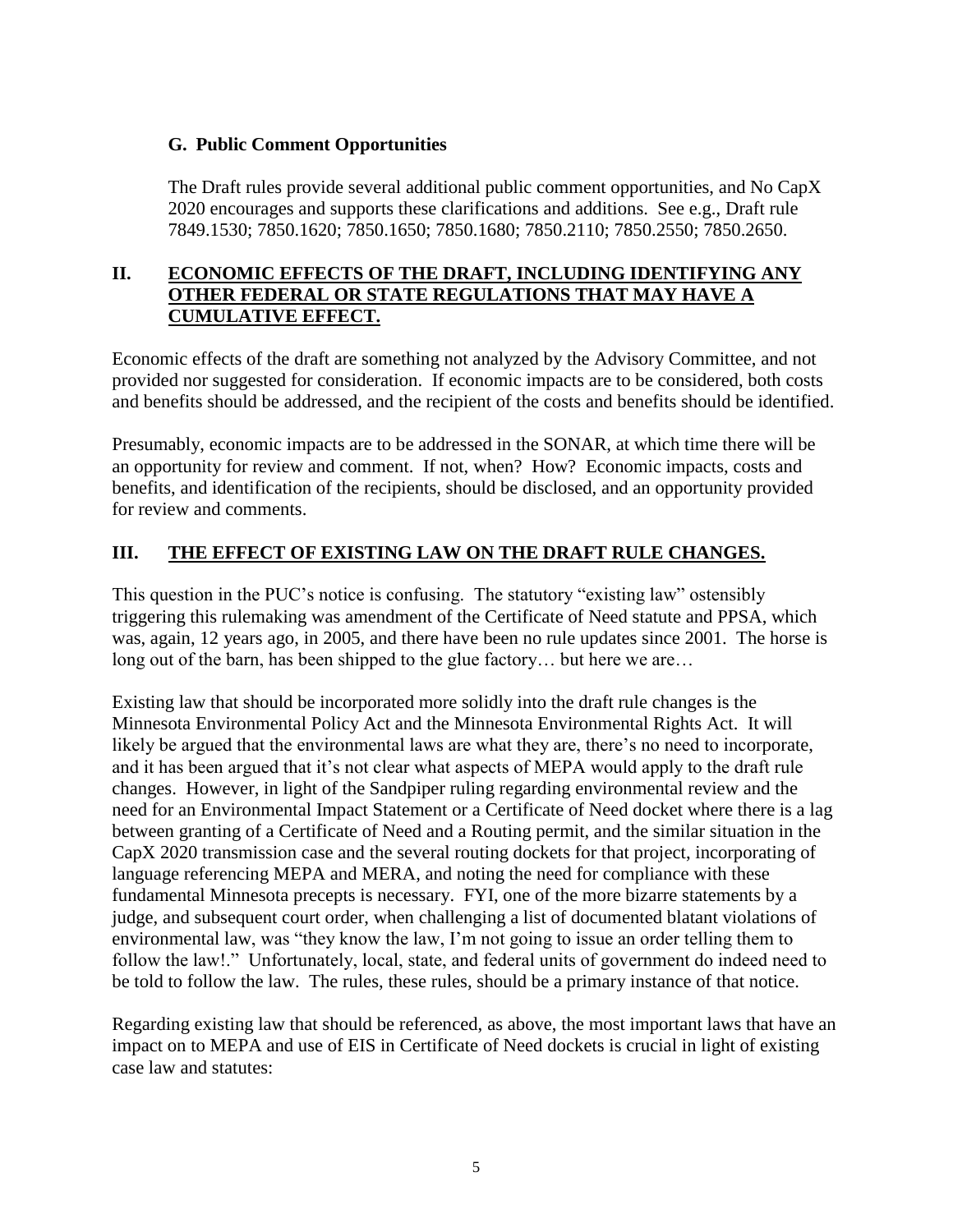- First, an EIS is necessary for Certificate of Need where there is a time lag between CoN and routing/siting.
- Second, environmental documents must "accompany the project" under MEPA, and not appear after public and evidentiary hearings, where there would be no opportunity to comment on adequacy.
- MEPA 116D.04 references should be incorporated into 7849.1200; 7849.1800; 7850.1000.

## **IV. WHETHER PRE-APPLICATION MEETINGS UNDER PART 7850.1620 SHOULD BE REQUIRED ONLY FOR ROUTE PERMIT APPLICATIONS OR ALSO FOR SITE PERMIT APPLICATIONS.**

Why draw a distinction? Why not uniformly and consistently require pre-application meetings? The more notice, the more information, the earlier, the better. Utilities may argue that this should be up to them, but for routing/siting, the earlier the better. Utilities often meet with local decision makers, but landowners are often left out of those meetings. Presentations to local governments are frequently made but there is no opportunity for comment and questions from the public. These public pre-application meetings are very helpful for the public and landowners, and how else will they receive information and have an opportunity to respond?

These meetings should be meetings with a presentation, and with opportunity for people to ask questions publicly, because most people will not talk at a public meeting, but they have questions, and hearing someone else ask those questions, and listening to the answers, can help them determine whether they should be concerned or not, what issues are important, and help them learn to speak up, ask their questions, and evaluate the answers. This step could eliminate a lot of grief in the permitting process.

### **V. ANY ISSUE ARISING FROM CHANGING THE DEFINITION OF "ASSOCIATED FACILITIES" IN BOTH RULE CHAPTERS.**

Additions to definitions should be discussed and should be reviewed for potential of "unintended consequences" or intended. This proposed change to include "natural gas pipelines directly associated with a large electric generating facility that is necessary to interconnect the plant to the transmission line" could be a problem. Why is this change needed? Why is this change requested? I'm thinking of the Rochester gas pipeline now before the Commission, bringing operating gas to the Rochester Public Utilities "Westside" gas plant.

The term "associated facilities" has been misused previously, i.e., nuclear waste dry cask storage facility," which was improperly deemed an "associated facility" to the Prairie Island nuclear plant. In permitting of the Prairie Island nuclear plant, there was no disclosed anticipation of an "associated facility" in the form of the dry cask storage facility on site at the plant. There was no exemption from a Certificate of Need in the 1994 Prairie Island legislation, and yet some felt it was implied.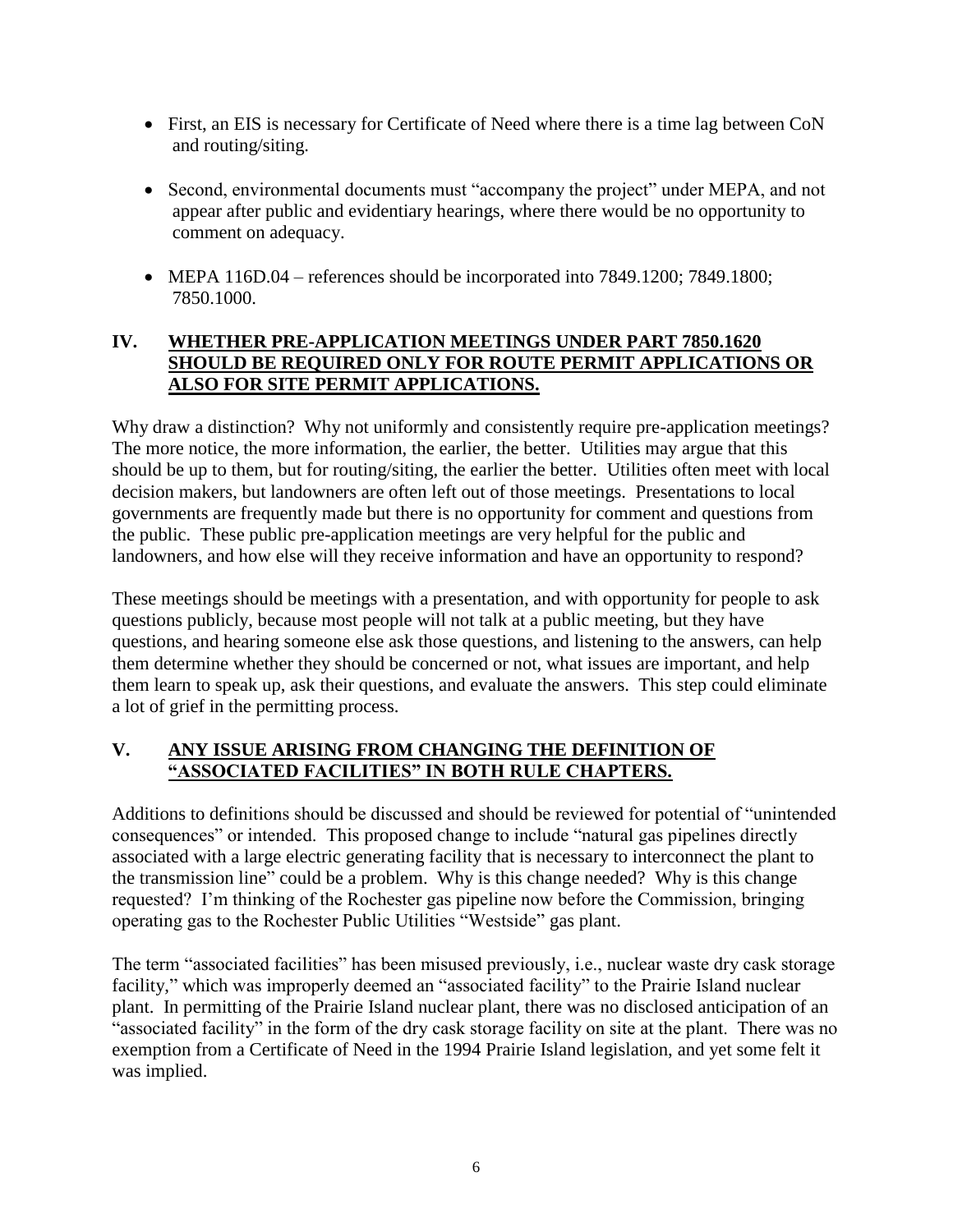If the claimed "associated facility" is logically contemplated as part of the applied for facility, included in the application, and would not separately require a Certificate of Need and/or Site/Route permit, then it'd be acceptable, otherwise, no, it's not an acceptable addition to the definition.

#### **VI. ANY ISSUE ARISING FROM THE NEW LANGUAGE IN PART 7850.1640, SUBPART 1(P),(Q) AND (R) CONCERNING LOCAL ZONING AND USE OF EMINENT DOMAIN AND IN PART 7850.1640 SUBPART 2 (Q) AND (R) CONCERNING USE OF EMINENT DOMAIN.**

??? "7850.1640, subpart 1 (P), (Q), and (R) concerning local zoning and use of eminent domain I don't have any P, Q, or R in Subp. 1.

I do see language regarding Subp. 2 (Q) and (R):

Q. whether the applicant intends to waive its right to exercise eminent domain; and R. if the applicant is retaining the option to exercise eminent domain: (1) the percentage of property within each proposed site that the applicant has obtained under contract; and (2) the percentage of contiguous land within each proposed site that is subject to a fee interest by condemnation under Minnesota Statutes, section 216E.12, subd. 4.

The purpose of this is not clear. Q presumes applicant has right to eminent domain, which is problematic because not all applicants do have that right! Whether they do have that right, and intend not to use it would be handy to know, as one representing landowners in these proceedings, but I can't imagine circumstances where they would announce a waiver.

Regarding R(1), typically a utility won't secure a new easement prior to permitting because if they do that, it's at their own risk that the route won't be permitted as they want. If this means "the percentage of property under an existing easement agreement" or some such, that might make more sense. In other contexts, this is something that is not to be considered, as it could improperly and/or unduly influence a routing decision.

Regarding  $R(2)$ , this requires a determination that land parcels are contiguous, which utilities often challenge, i.e., Cedar Summit Farm. There should be consideration of Buy the Farm at the routing stage, in the routing docket (separate from environmental review) because it has an impact on cost, and perhaps a determinate impact on cost (though under MERA, economic impacts alone should not be determinative).

These additions should go to the Commission and go forward for public consideration and comment.

#### **VII. ANY ISSUE ARISING FROM THE NEW LANGUAGE IN PARTS 7849.0208 AND 7850.1710 ON APPLICATION COMPLETENESS TO REQUIRE THAT INCOMPLETE APPLICATIONS BE CONSIDERED AT "THE EARLIEST**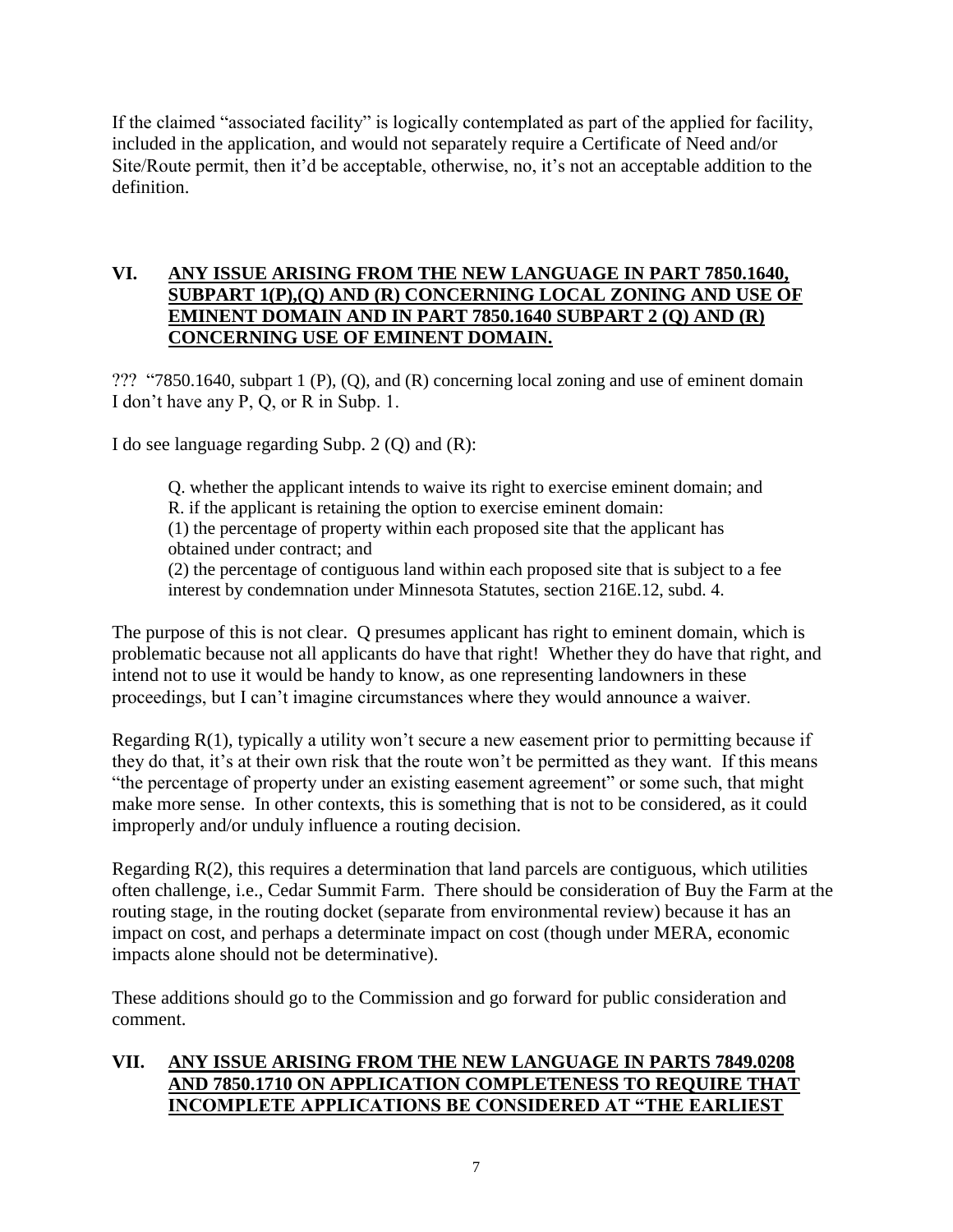#### **POSSIBLE COMMISSION AGENDA MEETING FOR FURTHER REVIEW BY THE COMMISSION,** *CONSIDERING THE APPLICANT'S AVAILABILITY AND REQUEST FOR ADDITIONAL TIME."*

Applications are rarely delayed for incompleteness, they are typically deemed complete with directions to provide additional information. If an application is incomplete, it is the applicant's choice to make such an application, and the Commission should not be rushed in making any decision based on applicant's choice of providing an incomplete application, nor should the applicant's availability and request for additional time be a factor.

#### **VIII. ANY ISSUE ARISING FROM THE NEW LANGUAGE IN PARTS 7849.0250 AND .0260 REQUIRING AN APPLICANT TO CONSIDER "ENERGY STORAGE" AS AN ALTERNATIVE TO THE PROPOSED FACILITY.**

No issue. This is a reasonable request. Energy storage is approaching feasibility, and should receive due consideration.

**IX. ANY ISSUE ARISING FROM THE NEW LANGUAGE IN PART 7850.1500, SUBP. 1(C)(4) TO EXEMPT FROM THE PERMIT REQUIREMENTS MODIFICATION OF SOLAR-POWERED PLANT "THAT IS EXEMPT FROM A CERTIFICATE OF NEED UNDER MINN. STAT. §216B.243, SUBD. 8(7), AS LONG AS THE PLANT IS NOT EXPANDED BEYOND THE DEVELOPED PORTION OF THE PLANT SITE."**

If the modification raises project as a whole over exemption requirements, then no, this is not acceptable. "[T]he developed portion of the plant site" is a physical description, and not a legal threshold for exemption, and is not an appropriate measure for determining exemption.

#### **X. ANY ISSUE ARISING FROM THE NEW LANGUAGE IN PART 7850.4400(B) AUTHORIZING USE OF PRIME FARMLAND FOR SOLAR-POWERED PLANTS ONLY IF THE COMMISSION APPROVES A FARM MITIGATION PLAN DEVELOPED IN CONSULTATION WITH THE DEPARTMENT OF AGRICULTURE AND IF THERE IS NO LOCAL ZONING ORDINANCE PROHIBITING THE CONSTRUCTION OF SOLAR-POWERED PLANTS ON PRIME FARMLAND.**

I believe this is Subp. 4(B). Regarding (1), farmland mitigation plans have little impact.

Regarding (2), "at the time of the application, there is no local zoning ordinance prohibiting the construction of a solar-powered LEPGP on prime farmland." This would erode local control. Look at the record regarding Minn. Stat.  $216F.081<sup>1</sup>$  and how the local ordinance was disregarded despite focused and detailed ordinance regarding wind projects. Further, most local governments do not have a solar zoning ordinance and have not specifically considered impacts

<sup>&</sup>lt;sup>1</sup> In the Matter of the Application of AWA Goodhue [Wind, LLC for a Certificate of Need for a 78 MW Wind](https://mn.gov/law-library-stat/archive/ctapun/1206/opa112229-062512.pdf) [Project and Site Permit;](https://mn.gov/law-library-stat/archive/ctapun/1206/opa112229-062512.pdf) attached and online at : //mn.gov/law-library-stat/archive/ctapun/1206/opa112229-062512.pdf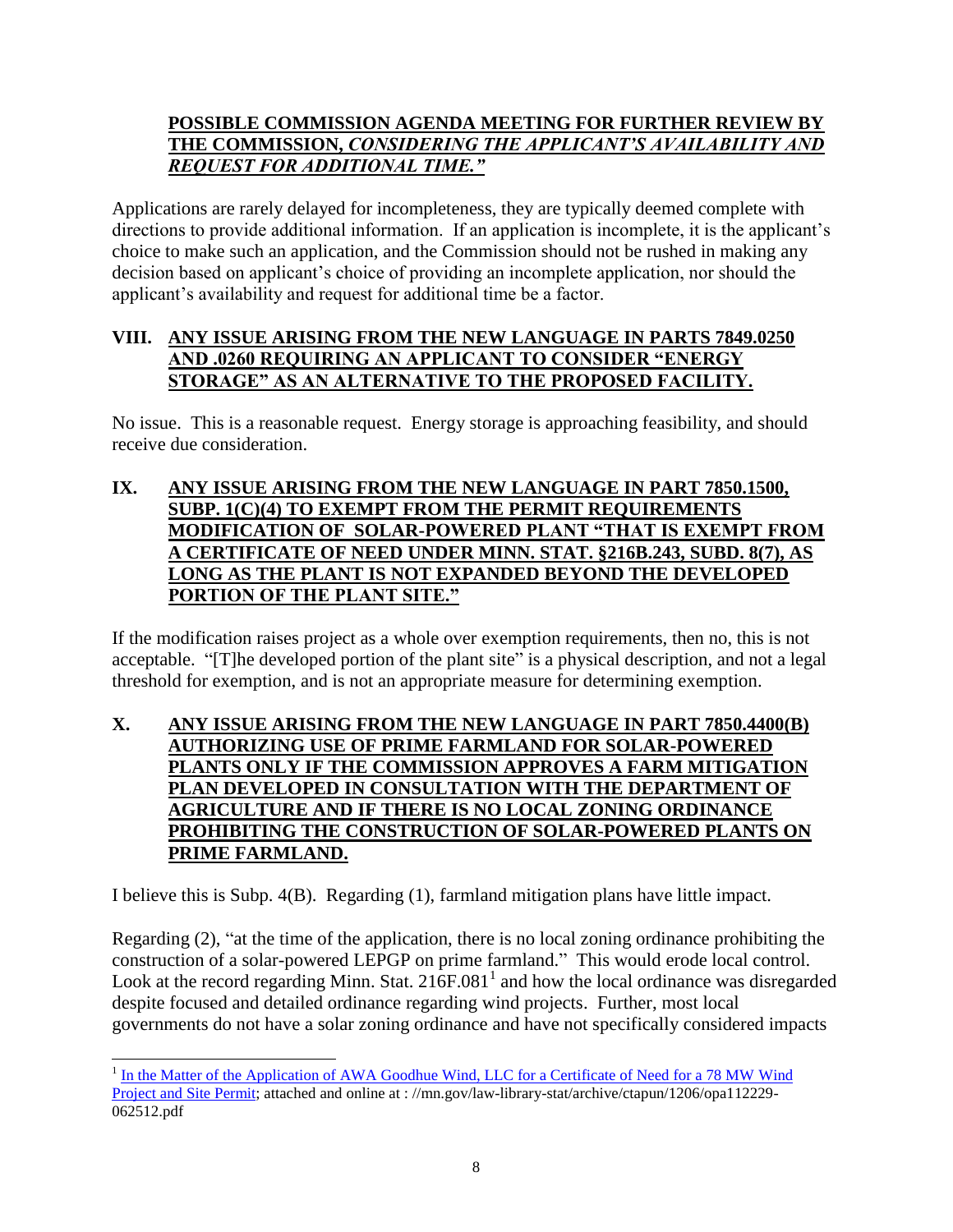on prime agricultural land. Siting on prime ag land should only be allowed where a local government has affirmatively adopted a solar zoning ordinance, distinct from a general solar ordinance, and has expressly considered and adopted a zoning ordinance regarding construction of solar-powered plants on prime farmland, affirmatively allowing construction of solar on prime farmland. The same should also apply to wind projects. This appears to be an end run around local governments, which would be caught unaware by this proposed change. Local control was an issue with wind, and this would set it up to be an issue for solar.

#### **XI. ANY ISSUE ARISING FROM THE NEW LANGUAGE IN PART 7850.4925 GIVING AUTHORITY TO A LOCAL UNIT OF GOVERNMENT TO FILE A COMPLAINT ABOUT ALLEGED PERMIT VIOLATIONS ON BEHALF OF ITS CONSTITUENTS.**

As long as authorizing complaints by local units of government does not eliminate option of individuals, no issue.

Again, on behalf of No CapX 2020, United Citizens Action Network, North Route Group, and Goodhue Wind Truth, thank you for the opportunities to comment, now and forthcoming.

Very truly yours,

Cartbucland

Carol A. Overland Attorney at Law

| 20131-<br>83096-01     | <b>PUBLIC</b> | 12-1246 | $\mathbf R$    | <b>NO CAPX 2020</b><br><b>AND UNITED</b><br><b>CITIZENS</b><br><b>ACTION</b><br><b>NETWORK</b> | <b>COMMENTS--COMMENT</b><br><b>AND ADVISORY</b><br><b>COMMITTEE REQUEST -</b><br>NOCAPX 2020 AND<br>UNITED CITIZEN<br><b>ACTION NETWORK</b> | 01/23/2013 |
|------------------------|---------------|---------|----------------|------------------------------------------------------------------------------------------------|---------------------------------------------------------------------------------------------------------------------------------------------|------------|
| 20132-<br>83740-01     | <b>PUBLIC</b> | 12-1246 | R              | <b>OVERLAND -</b><br>LEGALECTRIC                                                               | <b>COMMENTS--ADDED TO</b><br>12-1246 PER KATE O                                                                                             | 02/01/2013 |
| $ 20135 -$<br>87560-01 | <b>PUBLIC</b> | 12-1246 | $\mathsf R$    | <b>NO CAPX 2020</b><br><b>AND UNITED</b><br><b>CITIZENS</b><br><b>ACTION</b><br><b>NETWORK</b> | LETTER--DATA<br>PRACTICES ACT<br><b>REQUEST TO ALJ</b><br><b>LIPMAN FOR</b><br><b>COMMENTS ON 1400</b><br>AND 1405 RULEMAKING               | 05/30/2013 |
| $20135 -$<br>87560-02  | <b>PUBLIC</b> | 12-1246 | $\overline{R}$ | <b>NO CAPX 2020</b><br><b>AND UNITED</b><br><b>CITIZENS</b><br><b>ACTION</b><br><b>NETWORK</b> | LETTER--OAH 1400 AND<br><b>1405 REQUEST FOR</b><br><b>COMMENTS DUE</b><br><b>OCTOBER 31 2012</b>                                            | 05/30/2013 |
| 20135-<br>87560-03     | <b>PUBLIC</b> | 12-1246 | $\overline{R}$ | NO CAPX 2020<br>AND UNITED                                                                     | LETTER--OAH 1400 AND<br><b>1405 DRAFT REVISIONS</b>                                                                                         | 05/30/2013 |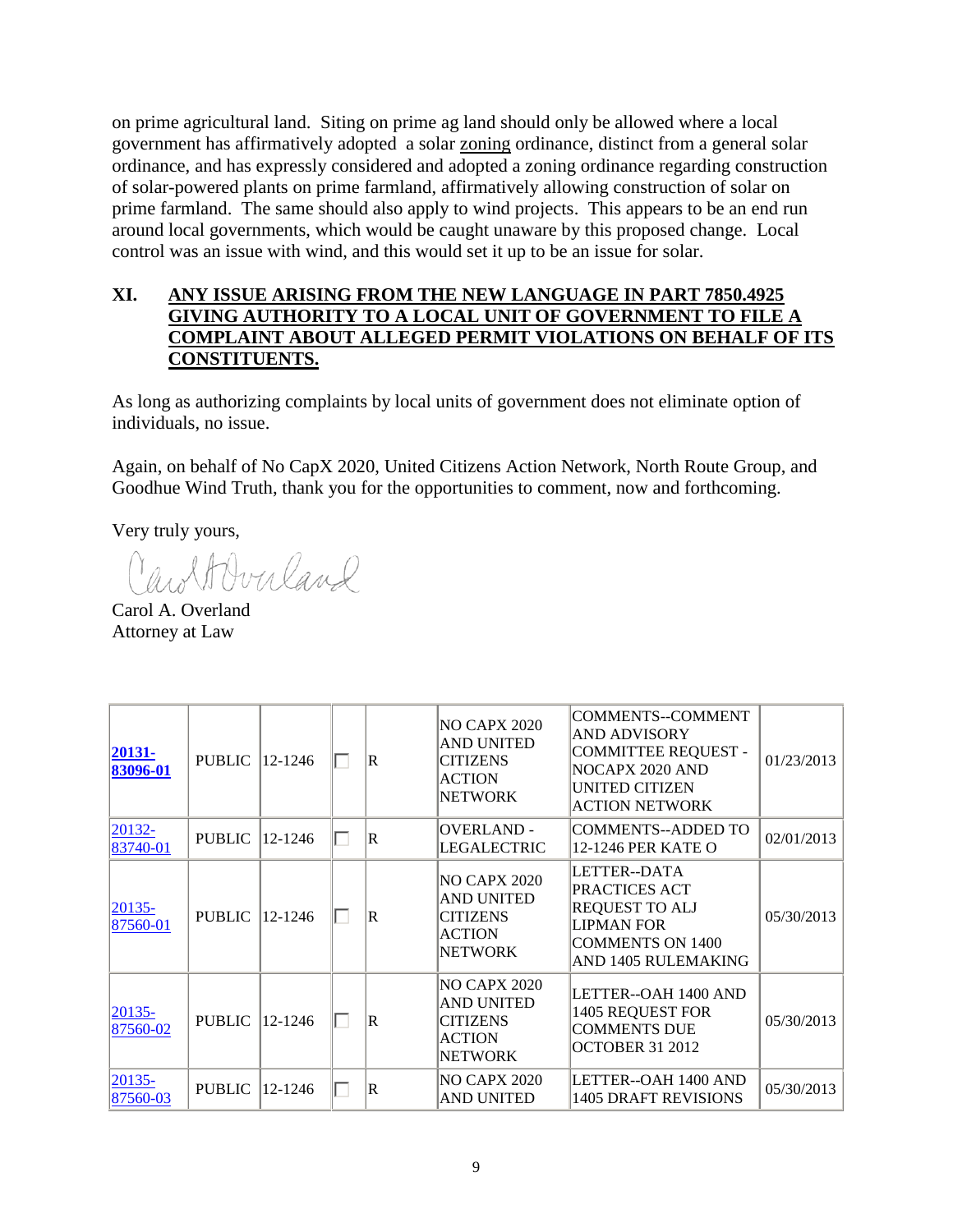|                        |                        |                          |              |                          | <b>CITIZENS</b><br><b>ACTION</b><br><b>NETWORK</b>                                             |                                                                                                                                          |            |
|------------------------|------------------------|--------------------------|--------------|--------------------------|------------------------------------------------------------------------------------------------|------------------------------------------------------------------------------------------------------------------------------------------|------------|
| $ 20137 -$<br>88832-01 | <b>PUBLIC</b>          | 12-1246                  | ⊓            | $\mathbb R$              | <b>NO CAPX 2020</b><br><b>AND UNITED</b><br><b>CITIZENS</b><br><b>ACTION</b><br><b>NETWORK</b> | <b>COMMENTS--PSA FORM</b><br><b>AND NON-</b><br><b>TRANSMISSION</b><br><b>ALTERNATIVES</b><br><b>ARTICLE BY SCOTT</b><br><b>HEMPLING</b> | 07/03/2013 |
| 20137-<br>88834-01     | <b>PUBLIC</b>  12-1246 |                          | ⊓            | R                        | <b>NO CAPX 2020</b><br><b>AND UNITED</b><br><b>CITIZENS</b><br><b>ACTION</b><br><b>NETWORK</b> | <b>COMMENTS--PUC 7849</b><br><b>JUNE 5 DRAFT FOR</b><br><b>PUBLIC REVIEW</b>                                                             | 07/03/2013 |
| 201310-<br>92863-01    | <b>PUBLIC</b>          | 12-1246                  | ⊓            | R                        | <b>NO CAPX 2020</b><br><b>AND UNITED</b><br><b>CITIZENS</b><br><b>ACTION</b><br><b>NETWORK</b> | <b>COMMENTS--OCTOBER 2</b><br>MEETING SYNOPSIS                                                                                           | 10/23/2013 |
| 201310-<br>92863-02    | <b>PUBLIC</b>          | 12-1246                  | П            | $\mathbb R$              | <b>NO CAPX 2020</b><br><b>AND UNITED</b><br><b>CITIZENS</b><br><b>ACTION</b><br><b>NETWORK</b> | <b>COMMENTS--OCTOBER</b><br>16 7849 DRAFT RULES<br>FOR PUBLIC REVIEW<br><b>AND COMMENT</b>                                               | 10/23/2013 |
| 201310-<br>92863-03    | <b>PUBLIC</b>          | 12-1246                  | П            | $\mathbb R$              | <b>NO CAPX 2020</b><br><b>AND UNITED</b><br><b>CITIZENS</b><br><b>ACTION</b><br><b>NETWORK</b> | <b>COMMENTS--OCTOBER</b><br>18 7850 DRAFT RULES<br>FOR PUBLIC REVIEW<br>AND COMMENT                                                      | 10/23/2013 |
| 201310-<br>92036-01    | <b>PUBLIC</b>          | 12-1246                  | ⊓            | $\vert \mathrm{R} \vert$ | <b>NO CAPX 2020</b><br><b>AND UNITED</b><br><b>CITIZENS</b><br><b>ACTION</b><br><b>NETWORK</b> | <b>COMMENTS--</b><br><b>OVERLAND COMMENTS</b><br>ON 7849 DRAFT                                                                           | 10/01/2013 |
| $ 201310-$<br>92036-02 |                        | PUBLIC $ 12-1246\rangle$ | IO.          | R                        | <b>NO CAPX 2020</b><br>AND UNITED<br><b>CITIZENS</b><br><b>ACTION</b><br><b>NETWORK</b>        | <b>COMMENTS--PUC</b><br>AUGUST 28 SYNOPSIS -<br>FOR PUBLIC REVIEW                                                                        | 10/01/2013 |
| 201310-<br>92036-03    | PUBLIC   12-1246       |                          | П            | R                        | <b>NO CAPX 2020</b><br>AND UNITED<br><b>CITIZENS</b><br>ACTION<br><b>NETWORK</b>               | <b>COMMENTS--PUC</b><br>SEPTEMBER 107829<br><b>DRAFT FOR PUBLIC</b><br><b>REVIEW</b>                                                     | 10/01/2013 |
| 20138-<br>90607-01     | <b>PUBLIC</b>          | 12-1246                  | H            | R.                       | <b>NO CAPX 2020</b><br>AND UNITED<br><b>CITIZENS</b><br><b>ACTION</b><br><b>NETWORK</b>        | <b>REPORT--AUGUST 12</b><br>PUC DRAFT RULES FOR<br>PUBLIC REVIEW AND<br><b>COMMENT</b>                                                   | 08/27/2013 |
| 20138-<br>90607-02     | <b>PUBLIC</b>          | $ 12 - 1246 $            | $\mathsf{L}$ | R                        | <b>NO CAPX 2020</b><br><b>AND UNITED</b><br><b>CITIZENS</b>                                    | REPORT--PUC JULY 31<br><b>SYNOPSIS OF MEETING</b>                                                                                        | 08/27/2013 |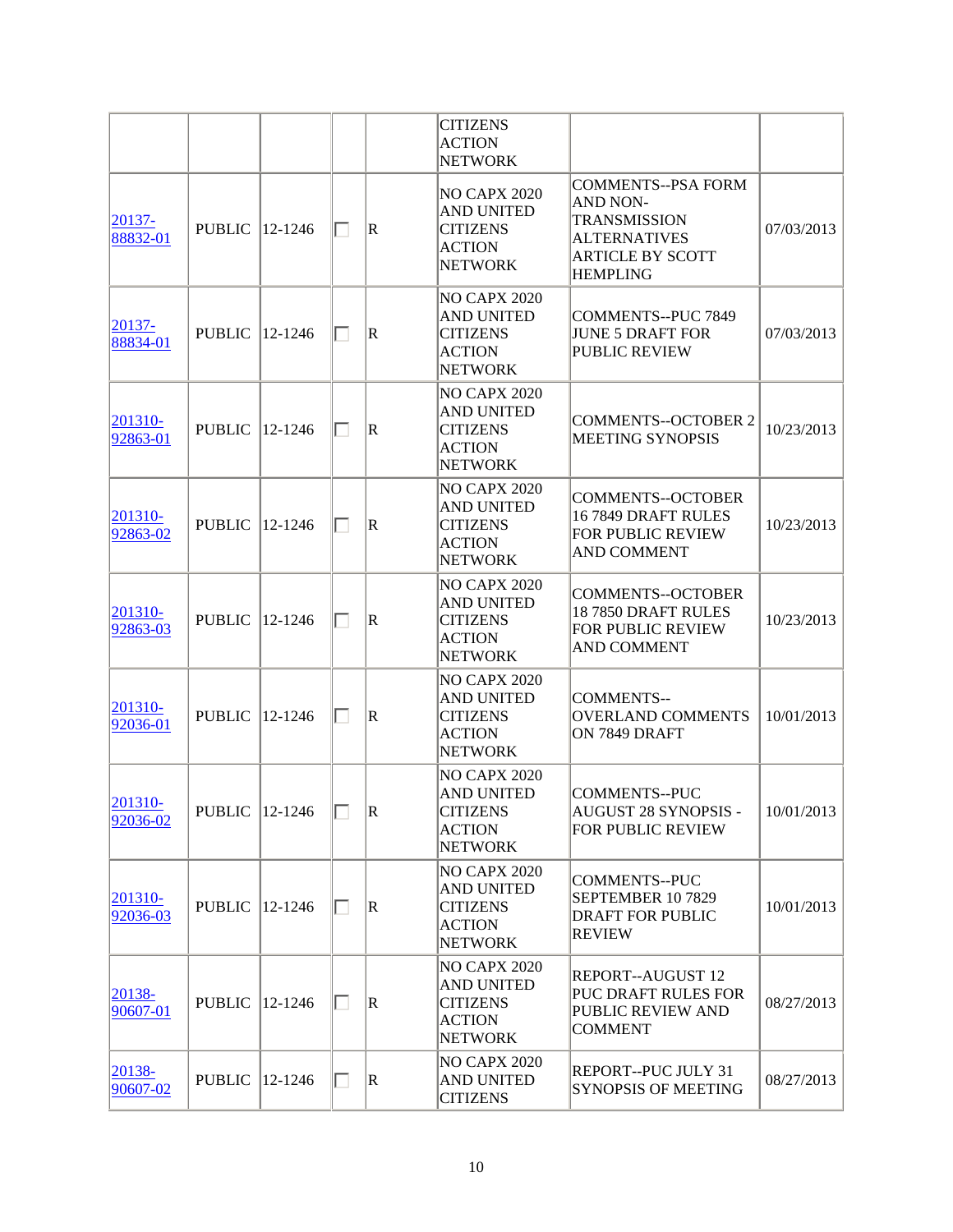|                         |               |               |              |             | <b>ACTION</b><br><b>NETWORK</b>                                                                |                                                                                                      |            |
|-------------------------|---------------|---------------|--------------|-------------|------------------------------------------------------------------------------------------------|------------------------------------------------------------------------------------------------------|------------|
| $20138 -$<br>90634-01   | <b>PUBLIC</b> | $ 12 - 1246$  | П            | $\mathbf R$ | <b>NO CAPX 2020</b><br><b>AND UNITED</b><br><b>CITIZENS</b><br><b>ACTION</b><br><b>NETWORK</b> | <b>COMMENTS</b>                                                                                      | 08/27/2013 |
| 20137-<br>89695-01      | <b>PUBLIC</b> | $ 12 - 1246$  | $\mathbf{L}$ | $\mathbf R$ | <b>NO CAPX 2020</b><br><b>AND UNITED</b><br><b>CITIZENS</b><br><b>ACTION</b><br><b>NETWORK</b> | <b>COMMENTS--</b><br><b>COMMENTS OF NOCAPX</b><br><b>AND U-CAN</b>                                   | 07/30/2013 |
| $20137 -$<br>89606-01   | <b>PUBLIC</b> | 12-1246       | U            | $\mathbf R$ | <b>NO CAPX 2020</b><br><b>AND UNITED</b><br><b>CITIZENS</b><br><b>ACTION</b><br><b>NETWORK</b> | MINUTES--PUC JUNE 26<br><b>SYNOPSIS</b>                                                              | 07/29/2013 |
| 20137-<br>89606-02      | <b>PUBLIC</b> | 12-1246       |              | $\mathbf R$ | <b>NO CAPX 2020</b><br><b>AND UNITED</b><br><b>CITIZENS</b><br><b>ACTION</b><br><b>NETWORK</b> | MINUTES--PUC JULY 8<br><b>DRAFT FOR PUBLIC</b><br><b>REVIEW</b>                                      | 07/29/2013 |
| $ 20143 -$<br>97431-01  | <b>PUBLIC</b> | 12-1246       | $\mathsf{L}$ | $\mathbf R$ | <b>NO CAPX 2020</b><br>AND U-CAN AND<br><b>CETF</b>                                            | <b>COMMENTS</b>                                                                                      | 03/19/2014 |
| $ 20143 -$<br>97405-01  | <b>PUBLIC</b> | 12-1246       | П            | $\mathbf R$ | <b>NO CAPX 2020</b><br>AND U-CAN AND<br><b>CETF</b>                                            | COMMENTS--7850<br><b>COMMENTS OF NO</b><br>CAPX 2020 AND U-CAN<br><b>AND CETF</b>                    | 03/18/2014 |
| 20143-<br>97405-02      | <b>PUBLIC</b> | 12-1246       |              | $\mathbf R$ | <b>NO CAPX 2020</b><br>AND U-CAN AND<br><b>CETF</b>                                            | <b>COMMENTS--PUC EFP</b><br><b>WORKING DRAFT</b><br><b>MARCH 10 2014 FOR</b><br><b>PUBLIC REVIEW</b> | 03/18/2014 |
| 20143-<br>97405-03      | <b>PUBLIC</b> | 12-1246       | $\mathsf{L}$ | $\mathbf R$ | <b>NO CAPX 2020</b><br>AND U-CAN AND<br><b>CETF</b>                                            | <b>COMMENTS--PUC</b><br><b>PROCESS OUTLINE FOR</b><br><b>PUBLIC REVIEW</b>                           | 03/18/2014 |
| 20143-<br>97405-04      | <b>PUBLIC</b> | $ 12 - 1246 $ | П            | $\mathbf R$ | <b>NO CAPX 2020</b><br><b>AND U-CAN AND</b><br><b>CETF</b>                                     | <b>COMMENTS--PUC MEMO</b><br>RE DRAFT PROVISIONS<br><b>MARCH 10 2014 FOR</b><br><b>PUBLIC REVIEW</b> | 03/18/2014 |
| $ 20145 -$<br>100026-01 | <b>PUBLIC</b> | 12-1246       | $\mathsf{L}$ | $\mathbf R$ | NO CAPX AND U-<br>CAN                                                                          | OTHER--CH 7850 MAY 20<br>PUC DRAFT FOR PUBLIC<br><b>REVIEW</b>                                       | 06/02/2014 |
| $ 20145 -$<br>99851-01  | <b>PUBLIC</b> | 12-1246       | П            | $\mathbf R$ | NO CAPX AND U-<br>CAN                                                                          | <b>COMMENTS--LIMITED</b><br>7850 COMMENTS OF NO<br>CAPX 2020 AND U-CAN                               | 05/28/2014 |
| 20148-<br>102375-01     | <b>PUBLIC</b> | 12-1246       | H            | R           | <b>NO CAPX AND U-</b><br>CAN                                                                   | COMMENTS--AUGUST 20<br>2014 MEETING                                                                  | 08/19/2014 |
| 20149-<br>103217-01     | <b>PUBLIC</b> | 12-1246       | $\mathbf{L}$ | $\mathbf R$ | CAROL A.<br><b>OVERLAND</b>                                                                    | <b>COMMENTS--</b><br><b>COMMENTS OF NO</b><br><b>CAPX 2020</b>                                       | 09/23/2014 |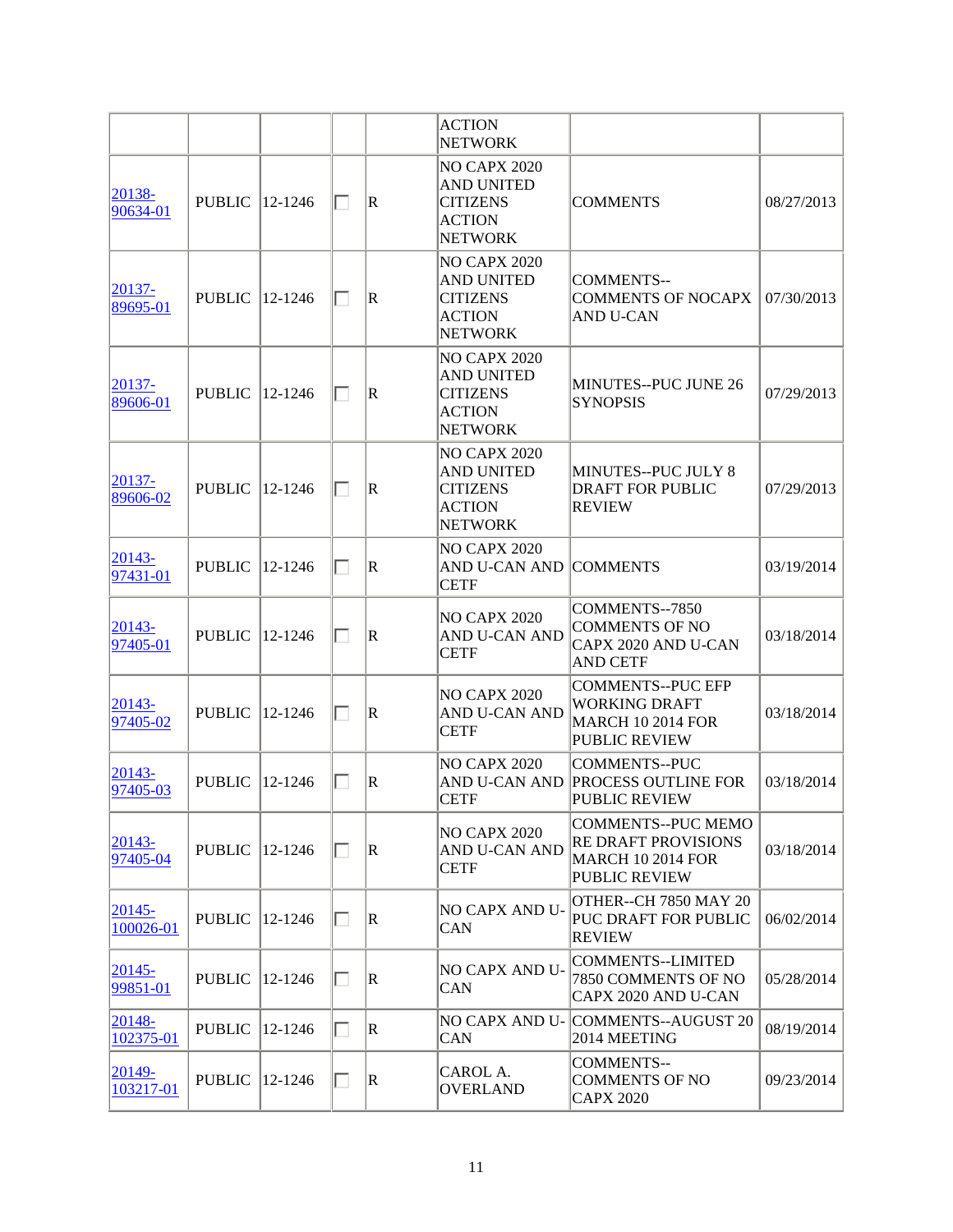| $ 20158-$<br>113514-01 | <b>PUBLIC</b>          | $ 12 - 1246$  | П | $\overline{\mathbf{R}}$ | <b>NO CAPX 2020</b><br><b>AND UNITED</b><br><b>CITIZEN ACTION</b><br><b>NETWORK</b> | <b>COMMENTS--COVER</b>                                                                                                  | 08/25/2015 |
|------------------------|------------------------|---------------|---|-------------------------|-------------------------------------------------------------------------------------|-------------------------------------------------------------------------------------------------------------------------|------------|
| $20158 -$<br>113514-02 | <b>PUBLIC</b>  12-1246 |               | п | $\overline{R}$          | <b>NO CAPX 2020</b><br><b>AND UNITED</b><br><b>CITIZEN ACTION</b><br><b>NETWORK</b> | <b>COMMENTS--</b><br>COMMENTS DRAFT                                                                                     | 08/25/2015 |
| $ 20159-$<br>114212-01 | <b>PUBLIC</b>          | $12 - 1246$   | П | $\overline{R}$          | <b>NO CAPX 2020</b><br><b>AND UNITED</b><br><b>CITIZEN ACTION</b><br><b>NETWORK</b> | <b>COMMENTS--</b><br><b>COMMENTS CH 7850</b><br><b>ENVIRONMENTAL</b><br><b>ASSESSMENT</b>                               | 09/23/2015 |
| $ 20159-$<br>114036-01 | <b>PUBLIC</b>          | 12-1246       |   | $\mathbf R$             | <b>NO CAPX 2020</b><br><b>AND UNITED</b><br><b>CITIZEN ACTION</b><br><b>NETWORK</b> | REPORT--RULEMAKING<br>OF LEGISLATIVE<br><b>AUDITOR MARCH 1993</b>                                                       | 09/16/2015 |
| $ 20159-$<br>113980-01 | <b>PUBLIC</b>          | $ 12 - 1246 $ |   | $\mathbf R$             | <b>NO CAPX 2020</b><br><b>AND UNITED</b><br><b>CITIZEN ACTION</b><br><b>NETWORK</b> | LETTER--RE APPELLATE<br><b>COURT DECISION EIS</b><br><b>REQUIRED FOR</b><br><b>CERTIFICATE OF NEED</b>                  | 09/14/2015 |
| 20172-<br>129359-01    | <b>PUBLIC</b>          | 12-1246       |   | $\overline{\mathbf{R}}$ | NOCAPX 2020<br><b>AND U-CAN</b>                                                     | <b>COMMENTS--REQUEST</b><br>FOR ORAL COMMENT<br>FOR ADVISORY GROUP<br><b>AND PUBLIC AT</b><br><b>COMMISSION MEETING</b> | 02/27/2017 |
| $ 20173-$<br>129802-01 | <b>PUBLIC</b>          | $12 - 1246$   | П | $\overline{R}$          | <b>NOCAPX 2020</b><br><b>AND U-CAN</b>                                              | <b>COMMENTS--ON</b><br>DEFINITIONS AND NEED<br><b>SHOWING AND</b><br><b>CRITERIA</b>                                    | 03/10/2017 |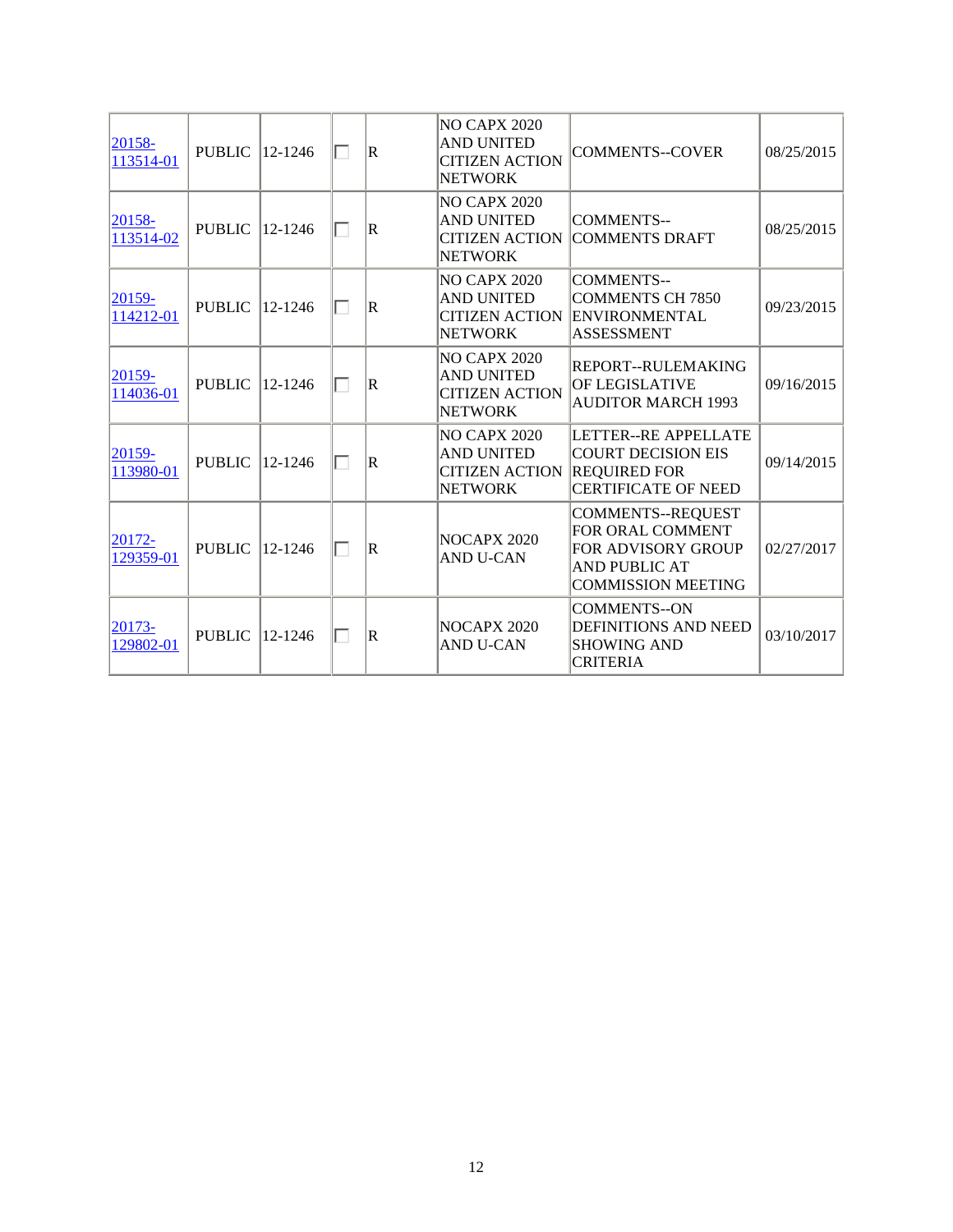*This opinion will be unpublished and may not be cited except as provided by Minn. Stat. § 480A.08, subd. 3 (2010).*

#### **STATE OF MINNESOTA IN COURT OF APPEALS A11-2229**

In the Matter of the Application of AWA Goodhue Wind, LLC for a Certificate of Need for a 78 MW Wind Project and Associated Facilities in Goodhue County

In the Matter of the Application of AWA Goodhue Wind, LLC for a Site Permit for a 78 Megawatt Large Wind Energy Conversion System Project in Goodhue County.

# **Filed June 25, 2012 Affirmed Bjorkman, Judge**

Minnesota Public Utilities Commission File No. IP-6701/WS-08-1233

Daniel S. Schleck, Natalie Wyatt-Brown, Halleland Habicht P.A., Minneapolis, Minnesota; and

Brian N. Niemczyk, Mansfield, Tanick & Cohen, P.A., Minneapolis, Minnesota (for relator Coalition for Sensible Siting)

Lori Swanson, Attorney General, Anna E. Jenks, Gary R. Cunningham, Assistant Attorneys General, St. Paul, Minnesota (for respondent Minnesota Public Utilities Commission)

Todd Guerrero, Sten-Erik Hoidal, Christina K. Brusven, Fredrikson & Byron, P.A., Minneapolis, Minnesota (for respondent AWA Goodhue Wind, LLC)

Carol A. Overland, Legalectric, Red Wing, Minnesota (for amicus Goodhue Wind Truth)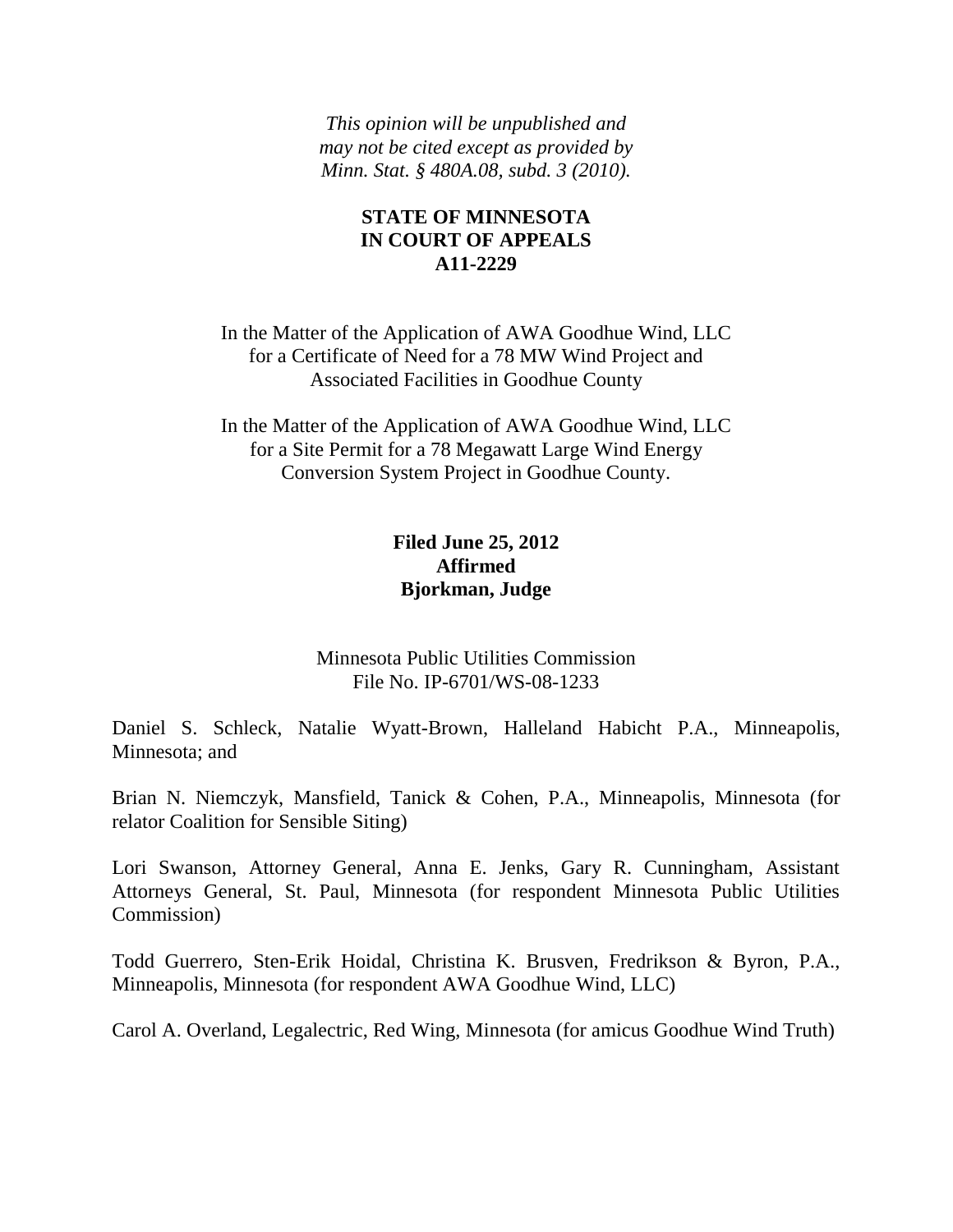Considered and decided by Halbrooks, Presiding Judge; Worke, Judge; and Bjorkman, Judge.

#### **U N P U B L I S H E D O P I N I O N**

#### **BJORKMAN**, Judge

Appellant challenges the Minnesota Public Utilities Commission's (MPUC's) determination that there is good cause to disregard one of Goodhue County's setback ordinances for wind energy projects. Because substantial evidence supports the MPUC's factual findings and those facts constitute good cause to disregard the setback, we affirm.

#### **FACTS**

In 2009, respondent AWA Goodhue Wind, LLC (AWA) filed a revised site permit application to construct a large wind energy conversion system (LWECS) in Goodhue County. Pursuant to a contract with Xcel Energy, AWA sought to generate 78 megawatts (MW) of power, using 50 wind turbines, each 397 feet tall with a 271-foot rotor diameter (RD). Respondent MPUC approved the contract under Minn. Stat. § 216B.1612 (2010).

An administrative-law judge (ALJ) presided over the permit hearings in July 2010 and submitted a summary of public testimony to the MPUC the following September. Less than one month later, the county adopted a stringent LWECS ordinance, which would prohibit the siting of all 50 turbines in AWA's proposed project. Among other things, the ordinance requires that turbines be set back at least the length of 10 RDs from each residence not participating in the project, absent a waiver from the owner of the residence.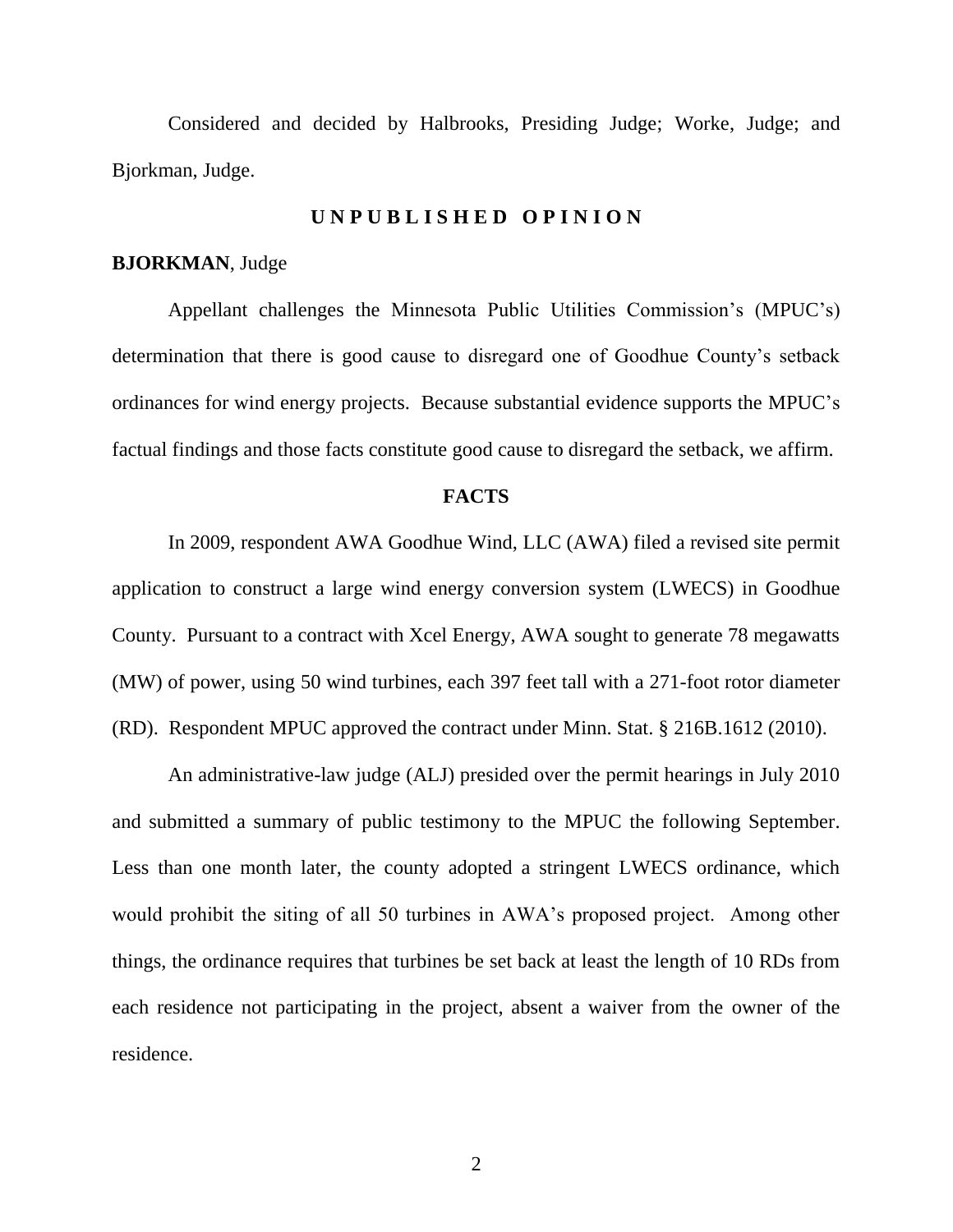The MPUC referred the matter of the ordinance's applicability to an ALJ for contested-case proceedings. The ALJ presided over a three-day public hearing that included oral testimony from 56 witnesses and thousands of pages of exhibits and expert reports. The ALJ issued findings, conclusions, and recommendations, including the determination that there is good cause to disregard the 10-RD setback ordinance and instead apply AWA's proposed 1,500-foot setback. The county and numerous intervenors, including relator Coalition for Sensible Siting (CSS) and amicus curiae Goodhue Wind Truth (GWT), filed exceptions to the ALJ's report.

In August 2011, the MPUC issued a site permit to AWA. In doing so, the MPUC concurred with the ALJ that there is good cause not to apply the 10-RD setback and instead imposed a 6-RD (1,626-foot) setback. Additionally, the MPUC required AWA to make a good-faith effort to comply with the 10-RD setback and accommodate the county's concerns about turbine noise and shadow flicker (alternating changes in light intensity caused by moving rotor blades). The county, CSS, and GWT filed petitions for reconsideration, which the MPUC denied. This certiorari appeal follows.

#### **D E C I S I O N**

The MPUC is the exclusive permitting authority for LWECSs that exceed a 25- MW capacity. Minn. Stat. §§ 216F.04, .07, .08 (2010). But the MPUC must apply a county's LWECS ordinance unless it finds good cause not to do so:

> A county may adopt by ordinance standards for LWECS that are more stringent than standards in commission rules or in the commission's permit standards. The commission, in considering a permit application for LWECS in a county that has adopted more stringent standards, shall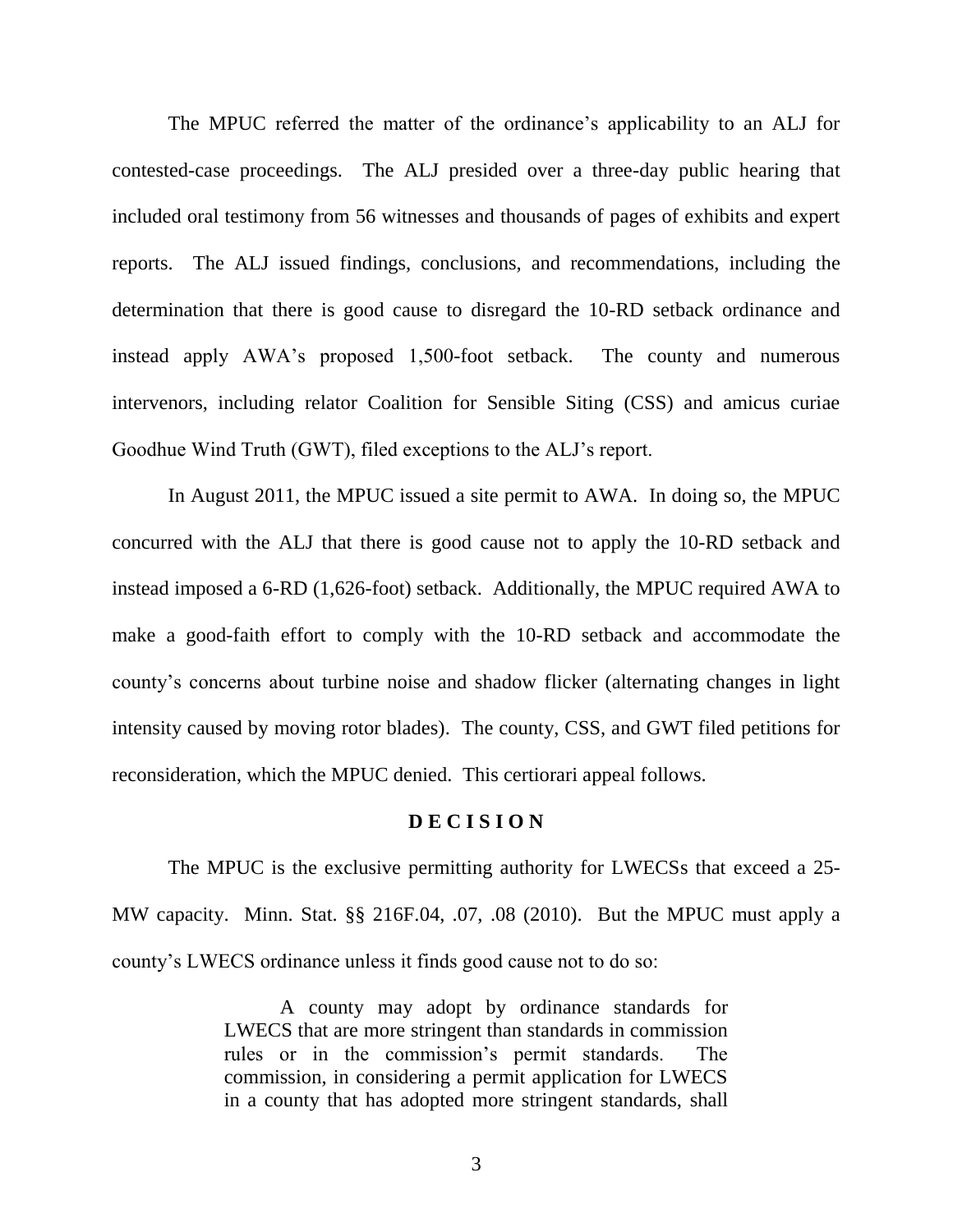consider and apply those more stringent standards, *unless the commission finds good cause not to apply the standards.*

Minn. Stat. § 216F.081 (2010) (emphasis added). Whether a permit applicant has shown good cause to disregard an ordinance is a mixed question of fact (what facts have been shown) and law (whether the facts constitute good cause). *See Averbeck v. State*, 791 N.W.2d 559, 560-61 (Minn. App. 2010) (describing the good-cause standard); *In re Minn. Pub. Utils. Comm'n,* 365 N.W.2d 341, 343 (Minn. App. 1985) (describing the burden of proof), *review denied* (Minn. May 31, 1985). We therefore review the MPUC's factual findings for substantial evidence but review its good-cause determination de novo. *See In re Excelsior Energy, Inc.*, 782 N.W.2d 282, 289-90 (Minn. App. 2010).

#### **I. Substantial evidence supports the MPUC's factual findings.**

The MPUC based its determination that there is good cause to disregard the 10- RD setback on the following facts: (1) the 10-RD setback is unnecessary to protect human health, safety, and quality of life, and the proposed project presents "no reasonable likelihood of adverse health impacts"; (2) the 10-RD setback is designed to eliminate all human exposure to noise and shadow flicker; (3) the 10-RD setback "may preclude the entire project"; and (4) the application of a 10-RD setback "could severely hinder the implementation of state renewable energy policies."

CSS does not argue that any particular factual finding is unsupported by substantial evidence, and our review of the record reveals ample support for each finding. First, AWA presented modeling studies performed by an engineering consulting firm

4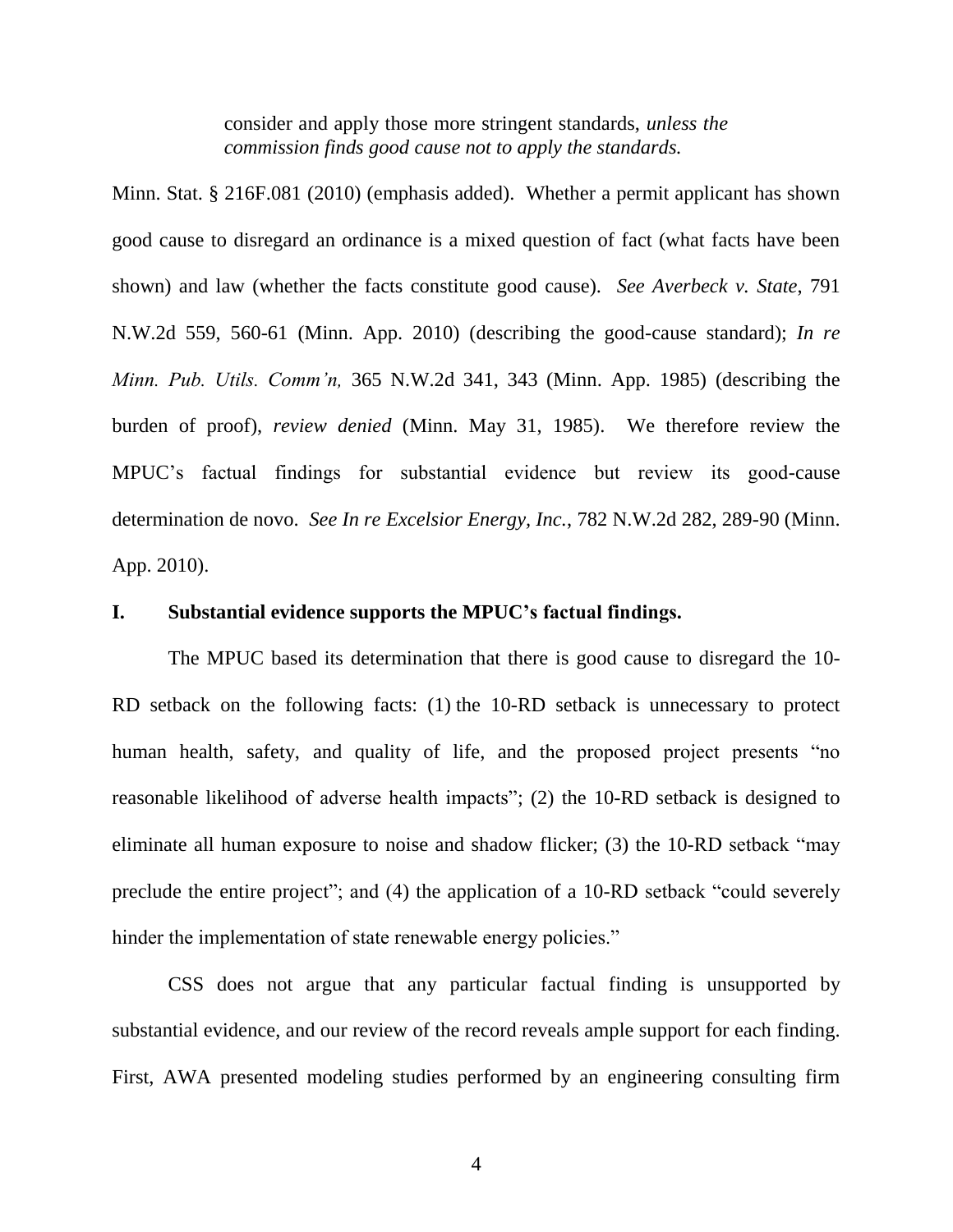demonstrating that the anticipated turbine noise and shadow flicker would be minimal: no more than 43 decibels of noise (below state noise standards) and 33 hours and 11 minutes of shadow flicker per year (less than 1% of daylight hours). Second, AWA submitted expert testimony and scientific reports from the Minnesota Commissioner of Public Health, the Wisconsin State Health Officer, the Ontario Chief Medical Officer of Health, the Wisconsin Public Service Commission, and the American Wind Energy Association, indicating that there is no reliable scientific research demonstrating that noise generated by wind turbines or shadow flicker cause adverse health conditions. Third, county officials testified that the county adopted the 10-RD setback to eliminate all noise and flicker exposure in order to avoid the costs of modeling and measuring actual noise and flicker effects. Fourth, AWA representatives testified that the 10-RD setback would preclude the placement of 43 out of the 50 proposed turbines, effectively prohibiting the project, and alternative project designs are not geographically or economically feasible. And fifth, modeling studies show that the 10-RD setback would essentially prevent all wind energy projects in Goodhue County—an ideal location for wind development—and, if applied throughout the state, would preclude wind development in the vast majority of Minnesota and thereby drive up the cost of wind power.

In the face of this substantial evidentiary support for the MPUC's findings of fact, CSS advances what is essentially a legal argument. It maintains that the MPUC erred in basing its findings of fact on the evidence presented in the contested-case proceeding because Minn. Stat. § 216F.081 requires the MPUC to accept and defer to the facts the county relied on in establishing the ordinance, namely, reports from the Minnesota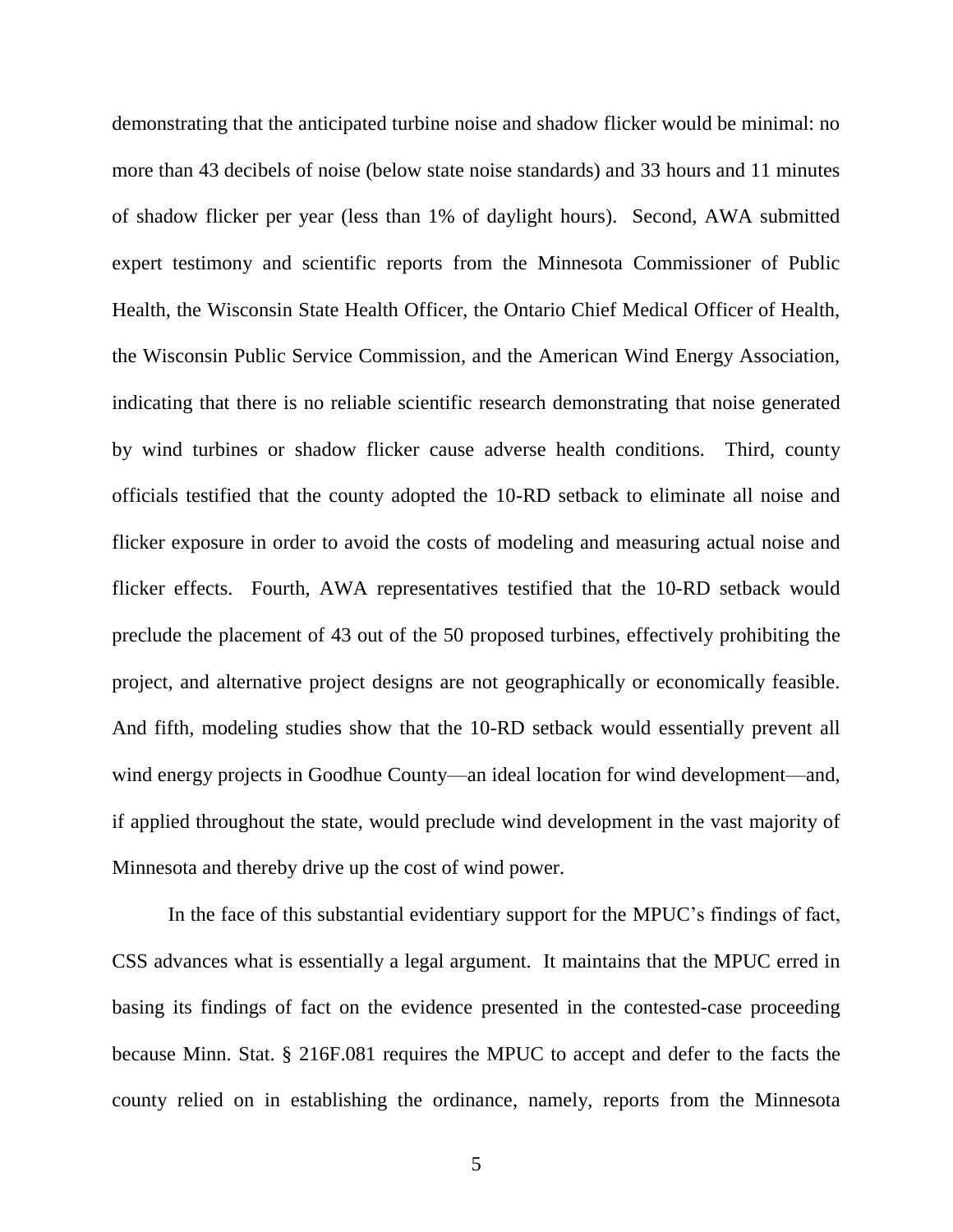Department of Health and the World Health Organization that allegedly recommend a 10- RD setback. We disagree. Section 216F.081 creates a presumption in favor of applying the county's ordinance; it does not require the MPUC to adopt or defer to the factual allegations the county accepted in passing the ordinance. Indeed, an "agency decisionmaker owes no deference to any party in an administrative proceeding" and must "weigh all of the evidence presented and come to an independent decision." *In re Excess Surplus Status of Blue Cross & Blue Shield of Minn.*, 624 N.W.2d 264, 278 (Minn. 2001). Based on our independent review of the record, we conclude that the MPUC correctly relied on evidence developed in the contested-case proceeding and that substantial evidence supports the MPUC's fact-finding.

## **II. The MPUC correctly determined that there is good cause to disregard the 10- RD setback.**

The permit applicant—in this case, AWA—has the burden of establishing that there is good cause to disregard the county's ordinance standards. *See In re Minn. Pub. Utils. Comm'n,* 365 N.W.2d at 343. Good cause is a "reason for taking an action that ... is justified in the context of surrounding circumstances." *See Averbeck*, 791 N.W.2d at 561.

CSS and GWT argue that the MPUC shifted the burden of proof to the county to justify the 10-RD setback and show that it was necessary to protect human health and safety. We are not persuaded. The MPUC did not base its decision on the county's failure to produce evidence to justify the 10-RD setback. Instead, the MPUC based its decision on evidence produced by AWA not only that the 10-RD setback is unnecessary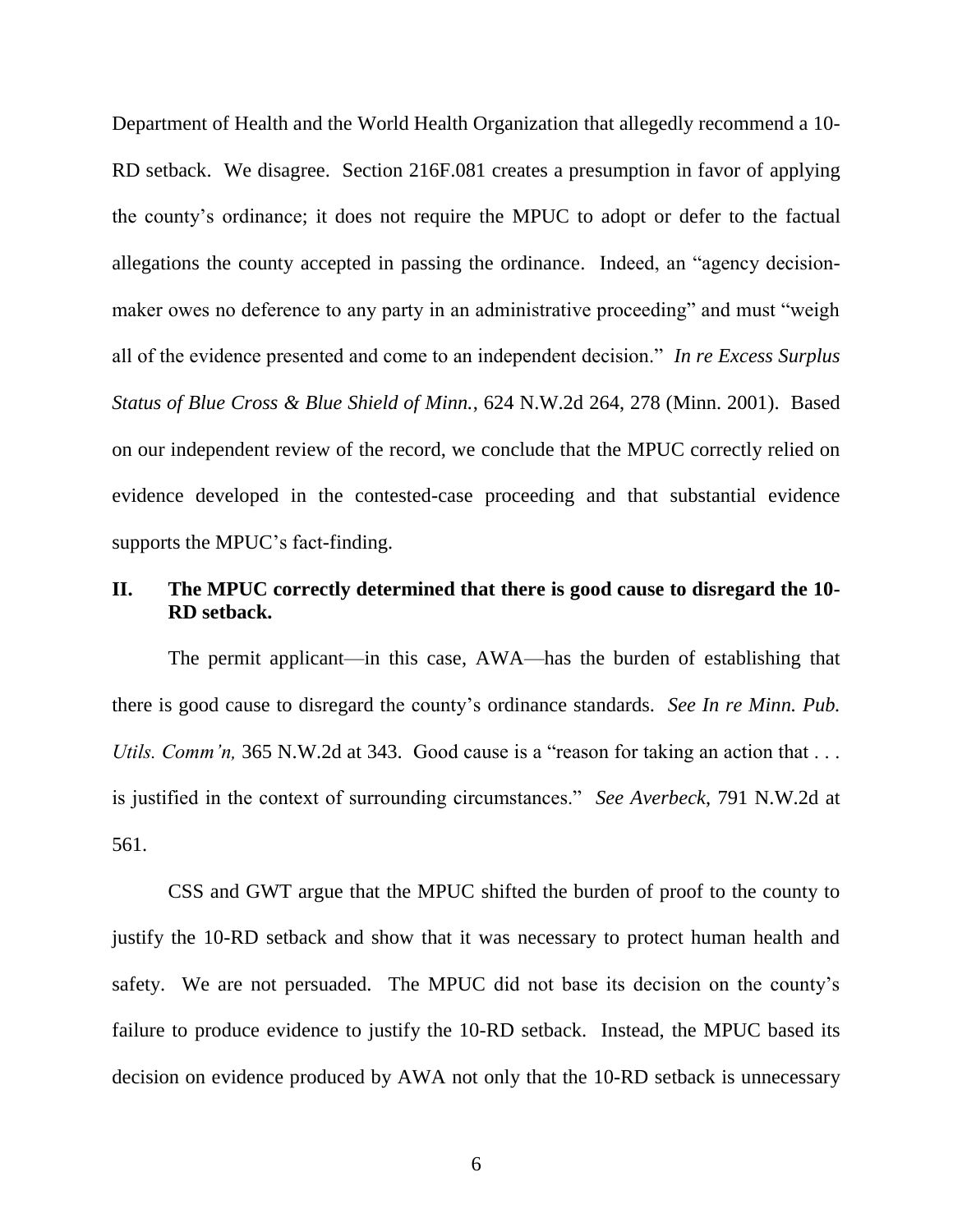to protect human health, but also that such an extensive setback requirement would likely prevent the proposed project and hinder the development of renewable energy in Minnesota. This analysis correctly placed the burden of proof on AWA.

Additionally, CSS asserts that the MPUC failed to give proper deference to the county's authority to set LWECS standards. Again, we disagree. Although the legislature gave counties the opportunity to establish siting standards through ordinances, it vested the MPUC with the ultimate authority to issue permits for LWECSs of the capacity involved here. Minn. Stat. §§ 216F.04, .07, .08, .081. In doing so, the legislature did not require the MPUC to defer to the county's process of setting standards but instead charged the MPUC with determining whether, as a substantive matter, there is good cause to disregard those standards. The MPUC's conclusion that the good-cause standard was met here does not undermine the county's authority to establish LWECS standards.

Finally, CSS argues that the state's policy of promoting renewable energy cannot be the only factor in the MPUC's good-cause determination. We agree. The good-cause determination involves a multi-factor analysis of all relevant considerations, including health, safety, and the legislative policy goals of encouraging county participation in LWECS siting, increasing the use of wind energy, and "sit[ing] LWECS in an orderly manner compatible with environmental preservation, sustainable development, and the efficient use of resources." Minn. Stat. §§ 216B.1691, 216F.03, .081 (2010). Application of this multi-factor analysis of the surrounding circumstances, as found by the MPUC, reveals good cause to disregard the 10-RD setback. As noted above,

7